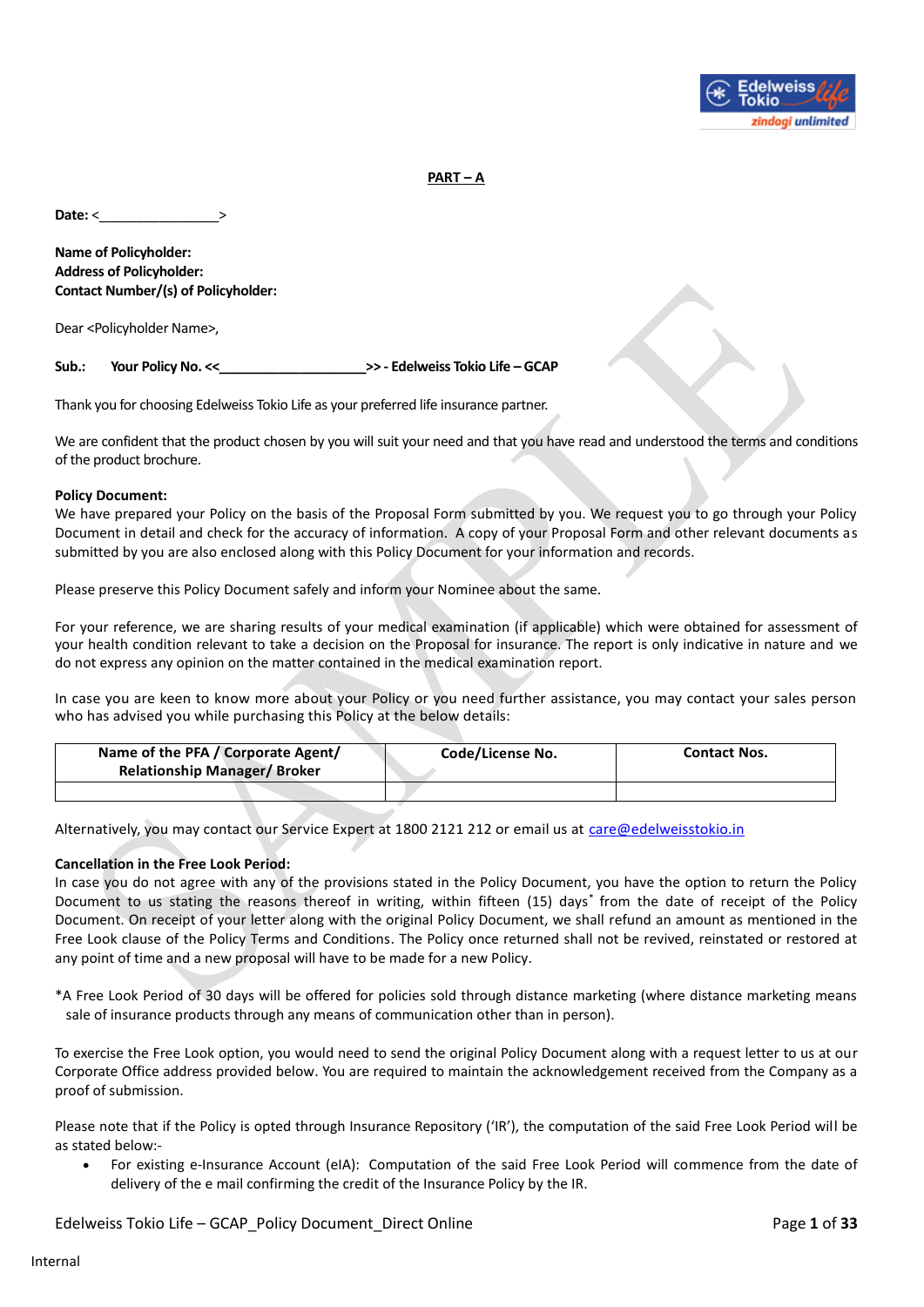• For New e-Insurance Account: If an application for e-Insurance Account accompanies the proposal for insurance, the date of receipt of the 'welcome kit' from the IR with the credentials to log on to the e-Insurance Account(eIA) or the delivery date of the email confirming the grant of access to the eIA or the delivery date of the email confirming the credit of the Insurance policy by the IR to the eIA, whichever is later, shall be reckoned for the purpose of computation of the free look period.

We look forward to serve you.

Regards,

*For* **Edelweiss Tokio Life Insurance Company Limited**

**Authorised Signatory**

**Registered Office Address:** 6th Floor, Tower 3, Wing 'B', Kohinoor City, Kirol Road, Kurla (W), Mumbai 400070 **Corporate Office Address:** 4 th Floor, Tower 3, Wing 'B', Kohinoor City, Kirol Road, Kurla (W), Mumbai 400070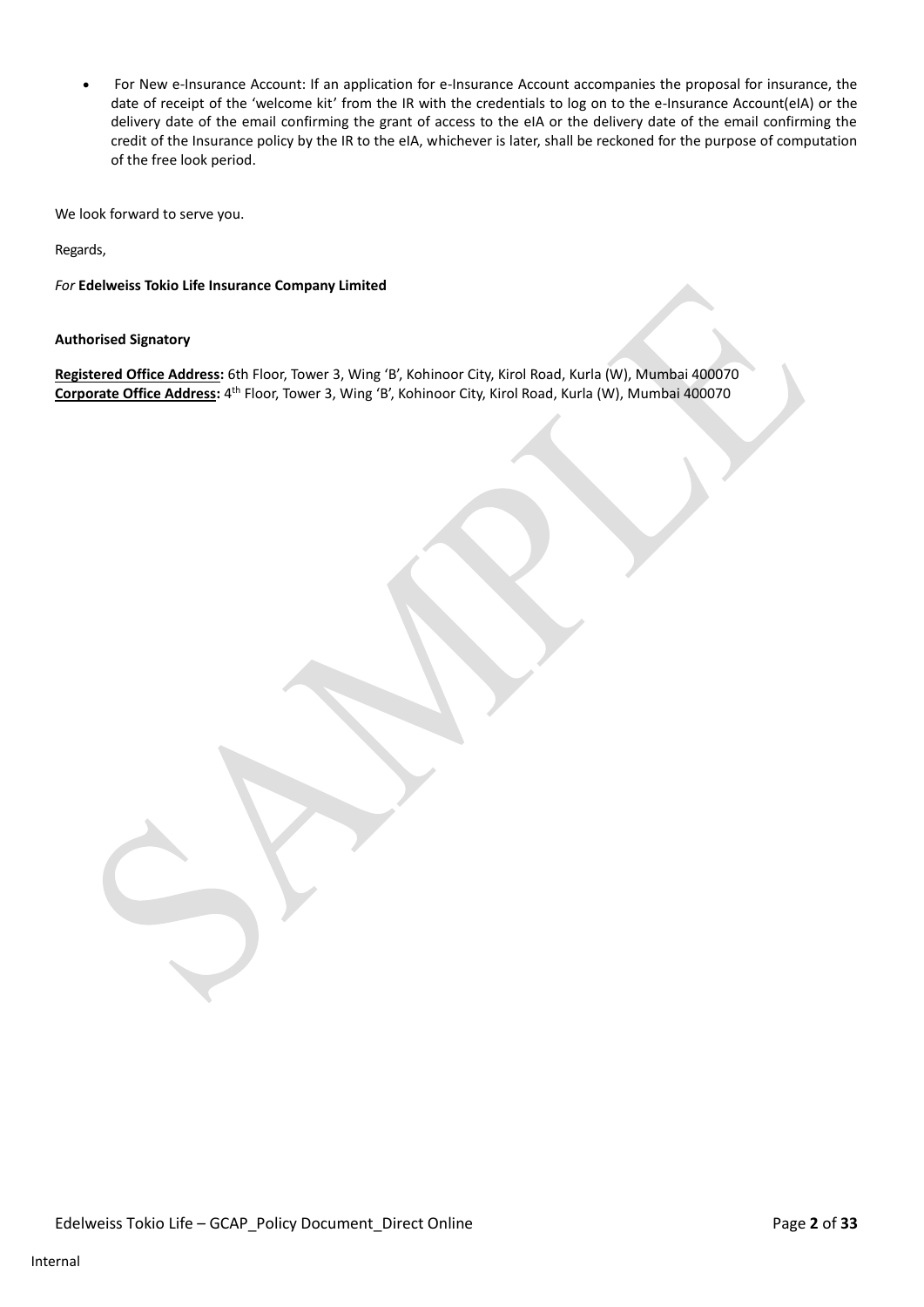## **Edelweiss Tokio Life Insurance Company Limited Registered Office: 6th Floor, Tower 3, Wing 'B', Kohinoor City, Kirol Road, Kurla (W), Mumbai 400070 Corporate Office: 4th Floor, Tower 3, Wing 'B', Kohinoor City, Kirol Road, Kurla (W), Mumbai 400070**

## **POLICY DOCUMENT - Edelweiss Tokio Life – GCAP An Individual, Non Linked, Non-Par, Savings, Life Insurance Product UIN: 147N031V02**

### **POLICY PREAMBLE**

This document is the evidence of a contract of insurance between Edelweiss Tokio Life Insurance Company Limited ('the Company') and the Policyholder as described in the Policy Schedule given below. This Policy is based on the Proposal made by the within named Policyholder and submitted to the Company along with the required documents, declarations, statements, applicable medical evidence and other information received by the Company from the Policyholder and/or Life Insured. This Policy is effective upon receipt and realisation, by the Company, of the consideration payable under the Policy. This Policy is written under and will be governed by the applicable laws in force in India and all Premiums and Benefits are expressed and payable in Indian Rupees.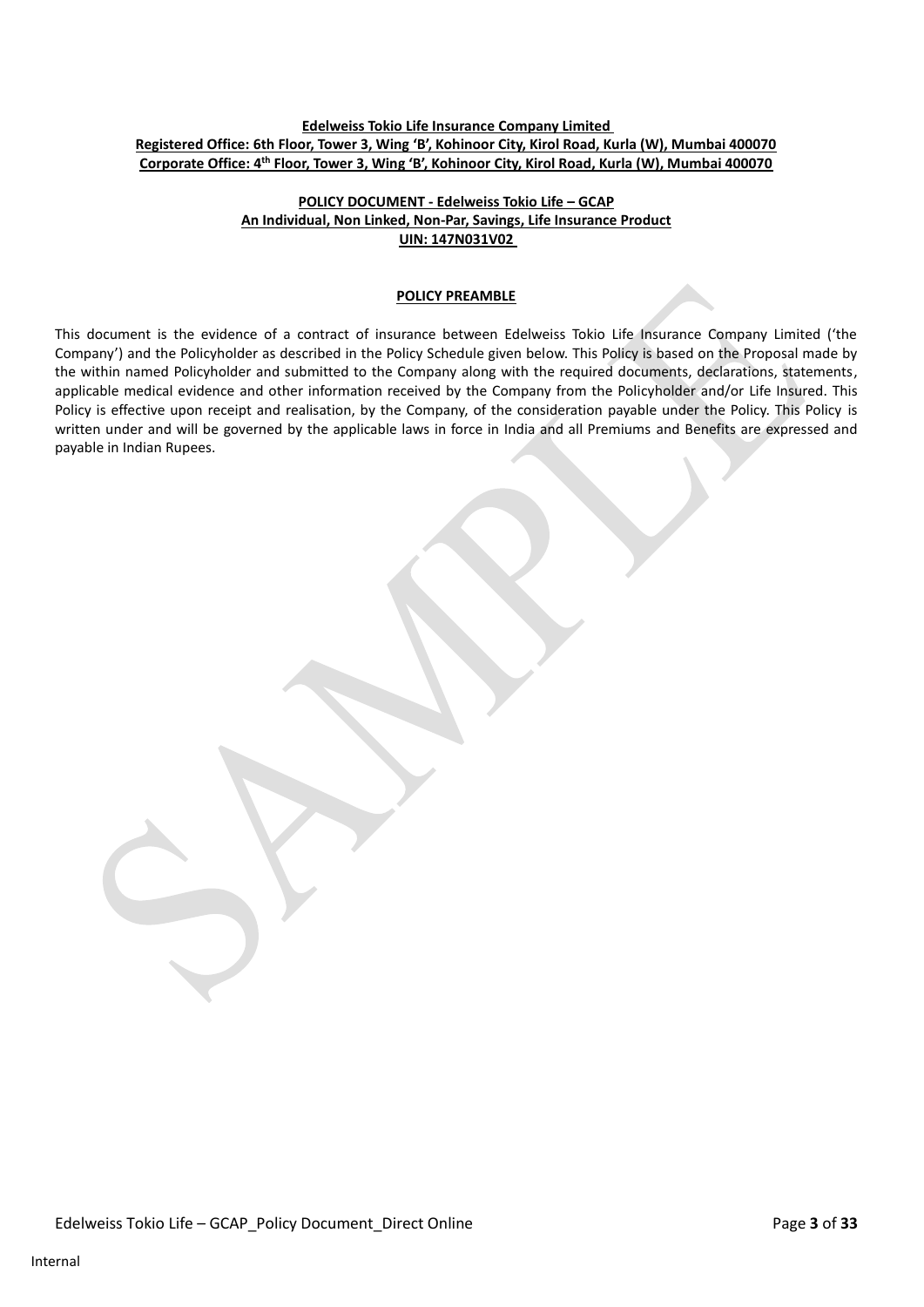# **POLICY SCHEDULE**

| <b>Policy Number</b>     | Plan Name & UIN No                       |               |        |     |  |              |  |
|--------------------------|------------------------------------------|---------------|--------|-----|--|--------------|--|
|                          | Edelweiss Tokio Life - GCAP (147N031V02) |               |        |     |  |              |  |
| Name of the Policyholder | Date of Birth                            | Gender<br>Age |        |     |  |              |  |
|                          |                                          |               |        |     |  |              |  |
| <b>Address</b>           |                                          |               |        |     |  |              |  |
|                          |                                          |               |        |     |  |              |  |
| Name of the Life Insured | Date of Birth                            |               | Gender | Age |  | Age Admitted |  |
|                          |                                          |               |        |     |  |              |  |

|                                                | <b>Policy Details</b> |  |
|------------------------------------------------|-----------------------|--|
| <b>Policy Commencement Date</b>                |                       |  |
| <b>Risk Commencement Date</b>                  |                       |  |
| Policy Term                                    |                       |  |
| Premium Paying Term                            |                       |  |
| Premium Frequency                              |                       |  |
| <b>Modal Premium</b>                           | Rs.                   |  |
| Annualized Premium                             | Rs.                   |  |
| Modal Premium (plus Applicable Taxes)          | Rs.                   |  |
| Premium Due Date(s)                            | Date/month            |  |
| Due Date for the last premium under the Policy |                       |  |
| Policy Maturity Date                           |                       |  |

# **BENEFIT INFORMATION**

Sum Assured on Death : Rs. Sum Assured

Sum Assured on Maturity : Rs. Sum Assured

Cumulative Guaranteed Accrual Additions at Maturity : Rs. Guaranteed Accrual Addition

| <b>Base Plan/ Rider Name</b>                                              | UIN No.    | <b>Sum Assured</b>                               | <b>Modal Premium</b><br>plus applicable taxes | Term<br>(years) | <b>PPT</b><br>(years) |
|---------------------------------------------------------------------------|------------|--------------------------------------------------|-----------------------------------------------|-----------------|-----------------------|
| Edelweiss Tokio Life - GCAP                                               |            |                                                  |                                               |                 |                       |
| Edelweiss Tokio Life - Accidental Total<br>and Permanent Disability Rider | 147B001V03 | $:$ Rs.                                          | : Rs. incl. any u/w extra                     |                 |                       |
| Edelweiss Tokio Life - Accidental Death<br>Benefit Rider                  | 147B002V03 | $:$ Rs.                                          | : Rs. incl. any u/w extra                     |                 |                       |
| Edelweiss Tokio Life - Critical Illness<br>Rider                          | 147B005V03 | $:$ Rs.                                          | : Rs. incl. any $u/w$ extra                   |                 |                       |
| Edelweiss Tokio Life - Waiver of<br>Premium Rider                         | 147B003V04 | <b>NA</b>                                        | : Rs. incl. any u/w extra                     |                 |                       |
| Edelweiss Tokio Life - Income Benefit<br>Rider                            | 147B015V01 | $:$ Rs.                                          | : Rs. incl. any $u/w$ extra                   |                 |                       |
| Edelweiss Tokio Life - Payor Waiver<br><b>Benefit Rider</b>               | 147B014V04 | Death<br>CI & ATPD<br>Death, CI &<br><b>ATPD</b> | : Rs. incl. any $u/w$ extra                   |                 |                       |
| <b>Total</b>                                                              |            |                                                  |                                               |                 |                       |
|                                                                           |            |                                                  |                                               |                 |                       |

 $\mathcal{L}$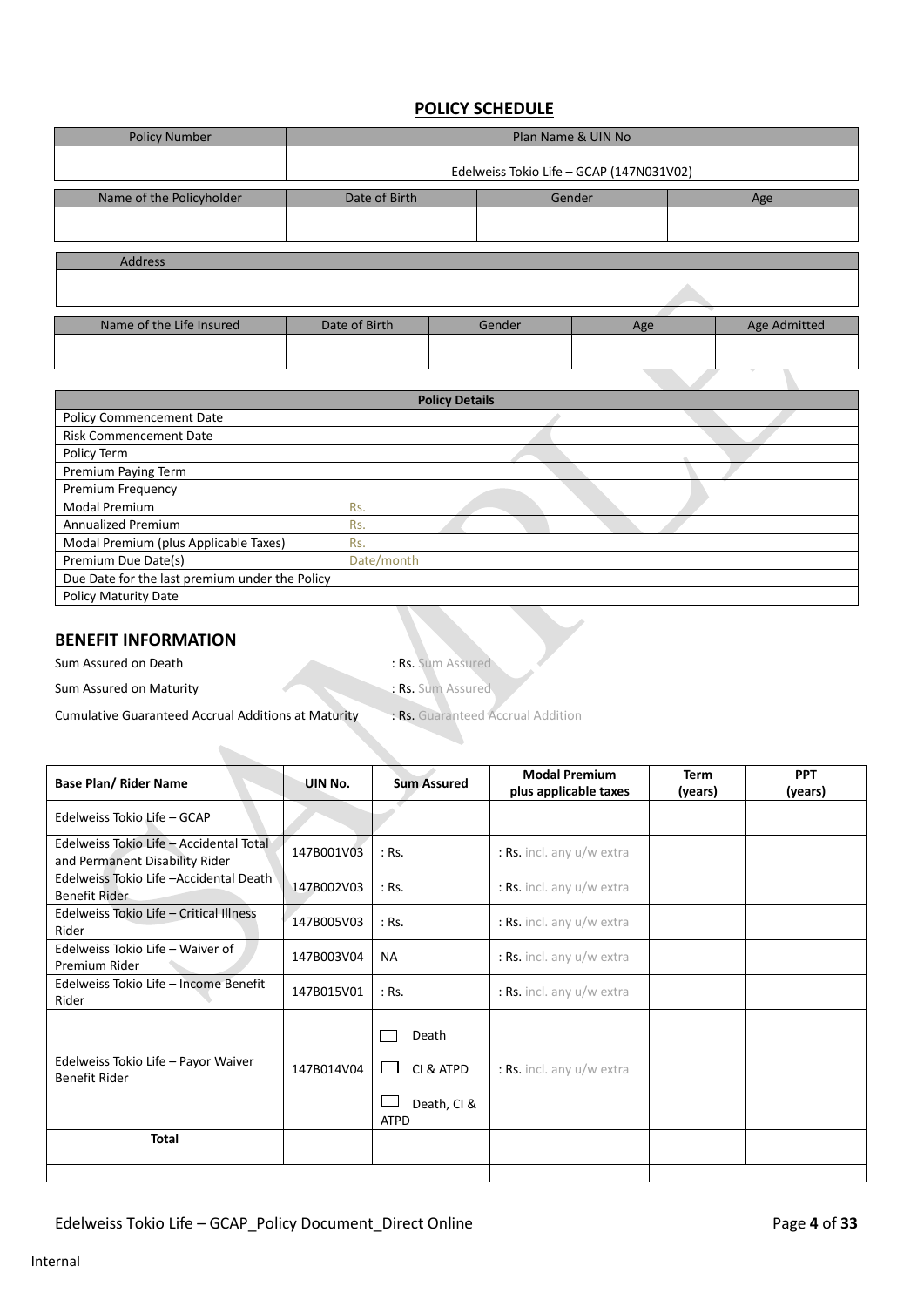| Name of the Nominee (s)                       | <nominee 1=""></nominee>     | <nominee 2=""></nominee> | <nominee 3=""></nominee> |
|-----------------------------------------------|------------------------------|--------------------------|--------------------------|
| Age of the Nominee (s)                        |                              |                          |                          |
| <b>Nomination Percentage</b>                  |                              |                          |                          |
| <b>Relationship with Life Insured</b>         |                              |                          |                          |
| Name of the Appointee (if Nominee is a minor) | <appointee 1=""></appointee> | < Appointee 2>           | < Appointee 3>           |

Consolidated Stamp Duty paid: Rs.<< POL-STMP-DUTY-AMT>>/- paid by Pay order, vide Mudrank receipt no: **\_\_\_\_\_\_** dated **\_\_\_\_\_\_\_\_\_\_\_**

**For and on behalf of "Edelweiss Tokio Life Insurance Company Limited"** 

#### **Authorised Signatory**

We request you to go through the Policy in detail and check for the accuracy of information provided in the Policy and return the Policy to Us for correcting the discrepancies if any.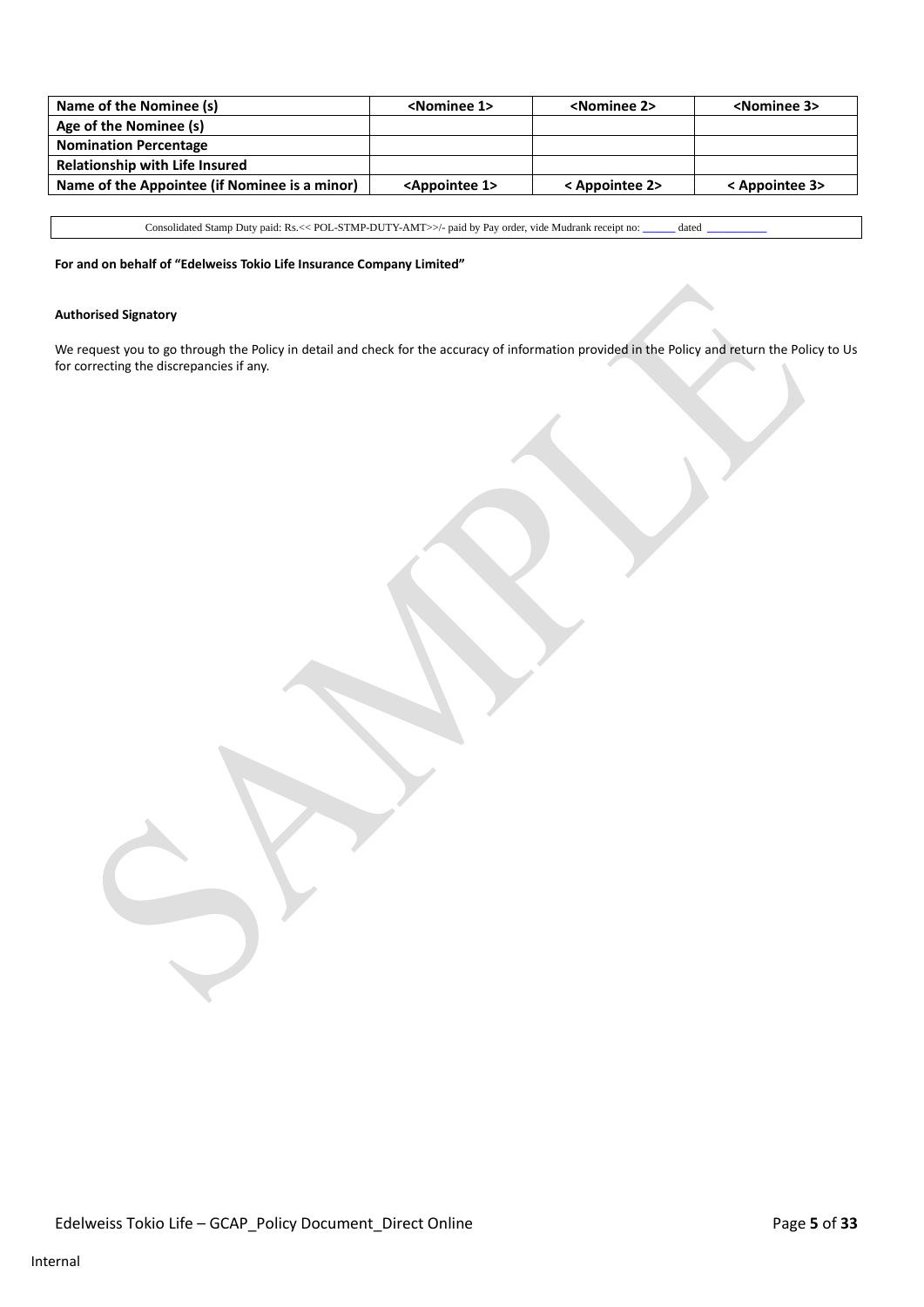# **PART – B**

# **DEFINITIONS**

| <b>Defined Term</b>              | <b>Meaning</b>                                                                                                                                                                                                                                    |
|----------------------------------|---------------------------------------------------------------------------------------------------------------------------------------------------------------------------------------------------------------------------------------------------|
| Age:                             | means the Life Insured's age on last birthday as on the Policy Commencement Date or on the Policy<br>Anniversary, as the case may be.                                                                                                             |
| <b>Annualized Premium:</b>       | means an amount payable in a Policy Year chosen by the Policyholder, excluding the taxes,<br>rider premiums, underwriting extra premiums and loadings for modal premiums, if any.                                                                 |
| Appointee:                       | the person named in the Schedule who will accept and hold in trust all amounts payable under the<br>Policy on behalf of the Nominee/(s), if the Nominee/(s) is/are less than Age 18 on the date of payment                                        |
| <b>Claimant:</b>                 | means the Policyholder or the Life Insured or the Nominee or the Assignee or the legal heirs of the<br>Policyholder or Nominee as the case maybe, claiming under the Policy.                                                                      |
| <b>Death Benefit:</b>            | means the Benefit payable to the Claimant upon death of the Life Insured during the Policy Term.                                                                                                                                                  |
| <b>Entry Age:</b>                | means the Life Insured's age on last birthday as on the Policy Commencement Date.                                                                                                                                                                 |
| <b>Grace Period:</b>             | means the number of days from the due date of premium specified in the Schedule for the payment of<br>premium without any penalty/late fee and during which the Policy is considered to be in-force with the<br>risk cover.                       |
| IRDA of India / Authority:       | means the Insurance Regulatory and Development Authority of India established under the Insurance<br>Regulatory and Development Authority Act, 1999.                                                                                              |
| <b>Insurance Act:</b>            | means The Insurance Act, 1938 and as amended from time to time.                                                                                                                                                                                   |
| Life Insured:                    | means the person named in the Schedule on whose life this Policy is effected.                                                                                                                                                                     |
| <b>Maturity Date:</b>            | means the date specified in the Schedule on which the Policy Term expires.                                                                                                                                                                        |
| <b>Maturity Benefit:</b>         | means the benefit payable on at the end of Policy Term.                                                                                                                                                                                           |
| Nominee:                         | means the person/(s) specified by You, registered with Us and who is authorised to receive the Benefits<br>under the Policy.                                                                                                                      |
| <b>Policy:</b>                   | means the contract of insurance as evidenced by this Policy document, the Proposal Form, the<br>Schedule/(s) and any other information/document/(s) provided to Us in respect of the Proposal Form<br>and any endorsement issued by Us.           |
| Policyholder:                    | means You, the owner of the Policy as named in the Schedule.                                                                                                                                                                                      |
| <b>Policy Term:</b>              | means the term of the Policy chosen by You and specified in the Schedule and is the time period<br>between the Policy Commencement Date and the Maturity Date.                                                                                    |
| <b>Policy Anniversary:</b>       | means the date corresponding with the Policy Commencement Date specified in the Schedule in every<br>calendar year.                                                                                                                               |
| <b>Policy Year:</b>              | means a period of twelve (12) months commencing from the Policy Commencement Date and every<br>Policy Anniversary thereafter.                                                                                                                     |
| <b>Policy Commencement Date:</b> | the date as shown in the Policy Schedule from which the Policy Anniversaries, Policy Term, Policy Years,<br>and Premium Due Dates are determined.                                                                                                 |
| <b>Policy Schedule</b>           | means the Schedule and any endorsements attached to and forming part of this Policy and if any<br>updated Schedule is issued, then, the Schedule latest in time.                                                                                  |
| Premium                          | means an amount (specified in the Policy Schedule) payable by You by the due dates and in<br>the manner specified in the Schedule, to secure the benefits under this Policy, excluding taxes,<br>cesses or levies, if any (present and/or future) |
| <b>Premium Paying Term:</b>      | means the term as specified in the Policy Schedule, during which the Premiums are payable by You to Us<br>under this Policy.                                                                                                                      |
| <b>Proposal Form:</b>            | means the form filled in and completed by You for the purpose of obtaining insurance cover under this<br>Policy.                                                                                                                                  |
| <b>Risk Commencement Date:</b>   | means the date on which Your rights, benefits and risk cover begin, as shown in the Policy Schedule.                                                                                                                                              |
| <b>Reduced Paid Up</b>           | means the continuance of this Policy with reduced paid up benefits, as specified under Section 3 (e) of<br>Part C.                                                                                                                                |
| <b>Revival / Reinstatement:</b>  | means the restoration of this Policy (discontinued due to the non-payment of premiums by You), upon<br>receipt of all due premiums and other charges, if any, as per the terms and conditions of this Policy and                                  |

Edelweiss Tokio Life – GCAP\_Policy Document\_Direct Online Page 6 of 33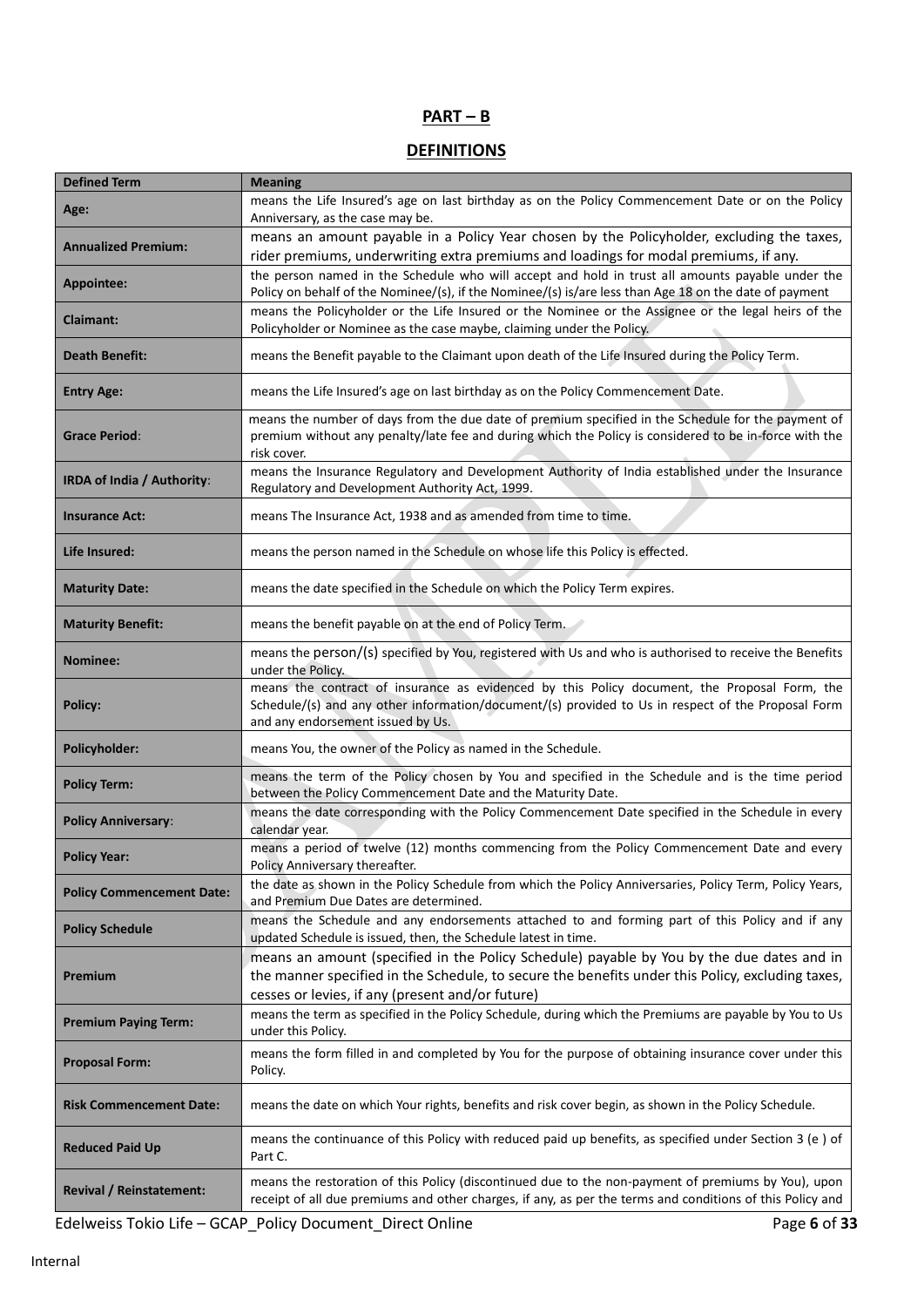|                            | upon We being satisfied of the continued insurability of the Life Insured basis the information,<br>documents and reports furnished by You, in accordance with the Board approved Underwriting<br>Guidelines.                                                                                                                                |
|----------------------------|----------------------------------------------------------------------------------------------------------------------------------------------------------------------------------------------------------------------------------------------------------------------------------------------------------------------------------------------|
| <b>Revival Period:</b>     | means a period of five consecutive years from the due date of the first unpaid premium.                                                                                                                                                                                                                                                      |
| Surrender:                 | means the complete withdrawal or termination of the Policy by the Policyholder.                                                                                                                                                                                                                                                              |
| <b>Surrender Value:</b>    | means an amount payable on surrender of this Policy as per Section 1 of Part D of this Policy.                                                                                                                                                                                                                                               |
| <b>Total Premiums Paid</b> | means total of all the premiums received, excluding any extra premium, any rider premium and taxes                                                                                                                                                                                                                                           |
| <b>Underwriting Extra</b>  | means an additional amount charged by Us as premium, as per Our Board approved underwriting policy,<br>which is determined on the basis of disclosures made by You in the Proposal Form or on the basis of any<br>other information received by Us including through medical examinations of the Life Insured in relation<br>to this Policy. |
| We/Our/Us/Company:         | means Edelweiss Tokio Life Insurance Company Limited.                                                                                                                                                                                                                                                                                        |
| You/ Your / Policyholder:  | means the Policyholder as named in the Policy Schedule.                                                                                                                                                                                                                                                                                      |

**Interpretation:** In this Policy, where appropriate, references to the singular will include references to the plural and references to one gender will include references to the other.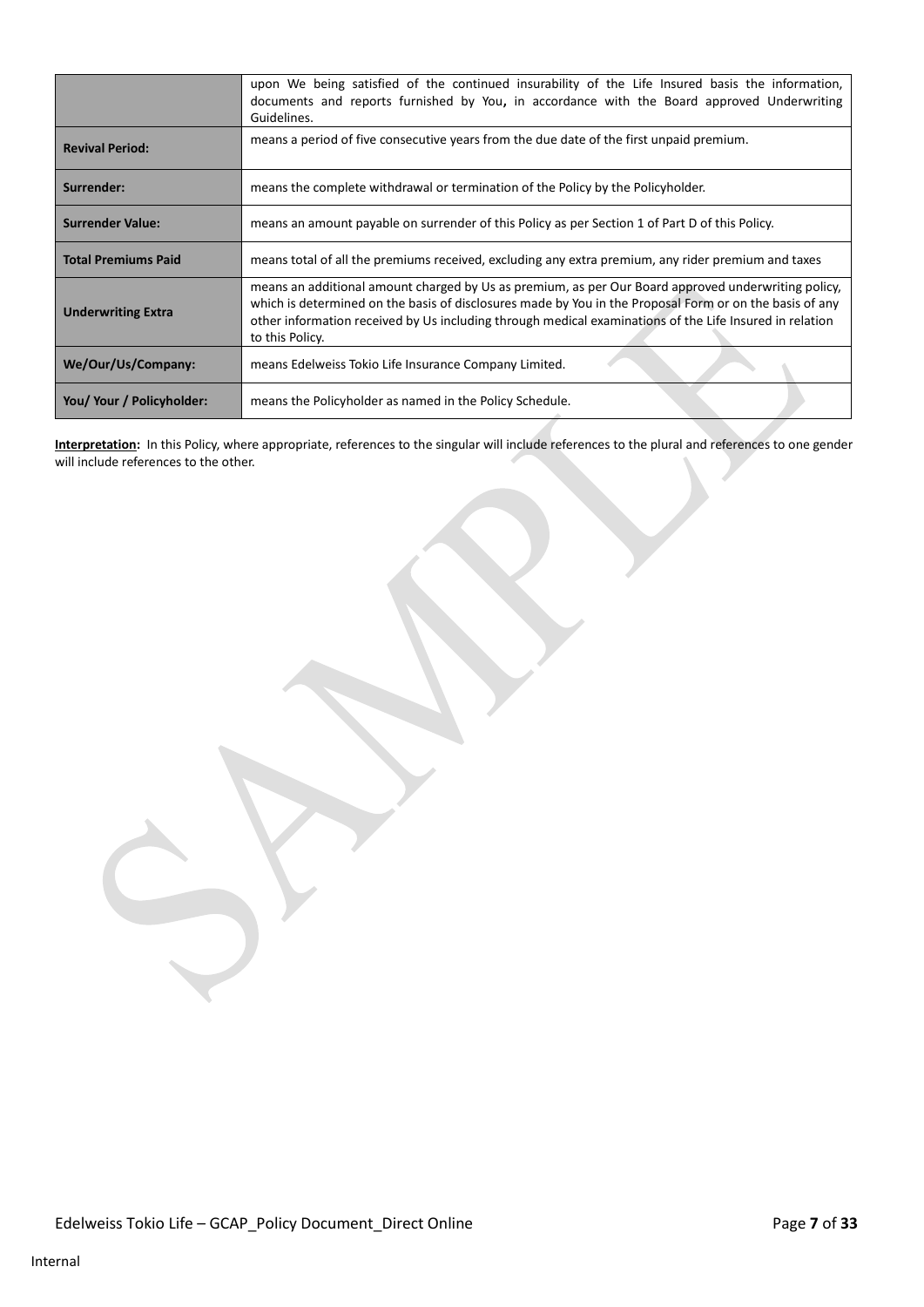# **PART – C**

## **BENEFITS**

#### 1. **Death Benefit:**

**'Sum Assured on Death'** during the Policy Term will be equal to or higher of:

- 11 times of Annualised Premium for Premium Paying Term of 5, 7 and 10 years and
	- 13 times of the Annualized Premium for Premium Paying Term of 12 years; or
- Sum Assured on Maturity; or
- 105% of Total Premiums Paid upto the date of death

**'Guaranteed Accrual Additions'** depend on the Entry Age, Gender, Annualised Premium, Policy Term and Premium Paying Term and is expressed as a percentage of 'Cumulative Annualised Premiums' (upto last policy anniversary) and will accrue at the beginning of every year starting from the 9th Policy Year till death or maturity, whichever is earlier. Please refer to **Annexure A** for GAA factors.

**'Sum Assured on Maturity'** is equal to the Annualised Premium X Premium Payment Term (as mentioned in the Policy Schedule) and is payable in five (5) equal annual instalments beginning from the Maturity Date.

|       | <b>When Payable</b>                                                                                                                                       | <b>Amount Payable</b>                                                                                                                                                                                                                                                                                                                                                                                                                                                                    |
|-------|-----------------------------------------------------------------------------------------------------------------------------------------------------------|------------------------------------------------------------------------------------------------------------------------------------------------------------------------------------------------------------------------------------------------------------------------------------------------------------------------------------------------------------------------------------------------------------------------------------------------------------------------------------------|
| (i)   | If the Life Insured dies before the<br>Maturity Date, We will pay:                                                                                        | 103% of Sum Assured on Death<br>a.<br><b>Plus</b><br>103% of Cumulative Guaranteed Accrual Additions *, if any,<br>b.<br>accrued till the date of death as a lumpsum.<br>Any amount payable as Death Benefit shall be reduced by the<br>following:<br>the outstanding loan amount, accumulated interest and due<br>premiums with interest, if any;<br>the unpaid premiums in the Policy Year when death occurs,<br>if the Life Insured has chosen Premium Frequency other<br>than Annual |
| (ii)  | On death during the first 23 months<br>from the Policy Commencement Date<br>where the Entry Age of the Life Insured<br>is less than 5 years, We will pay: | 105% of Total Premiums Paid upto the date of death. After completion of<br>23 policy months, the Death Benefit would be payable as mentioned in<br>Clause (i) above.                                                                                                                                                                                                                                                                                                                     |
| (iii) | If the Life Insured dies after the<br>Maturity Date, then We will pay:                                                                                    | Only the unpaid Maturity Benefit instalments, if any to the Nominee or the<br>legal heirs of the Nominee.                                                                                                                                                                                                                                                                                                                                                                                |

#### 2. **Maturity Benefit:**

|     | <b>When Payable</b>                       |           | <b>Amount Payable</b>                                                                                                         |
|-----|-------------------------------------------|-----------|-------------------------------------------------------------------------------------------------------------------------------|
|     |                                           | a)        | 103% of Sum Assured on Maturity;                                                                                              |
| (i) | If the Life Insured is alive on the       |           | <b>Plus</b>                                                                                                                   |
|     | Maturity Date and the Policy is In Force, | b)        | 103% of Cumulative Guaranteed Accrual Additions accrued                                                                       |
|     | We will pay:                              |           | till the Maturity Date as lumpsum.                                                                                            |
|     |                                           |           | Sum Assured on Maturity ('SAM') payable in 5 equal instalments<br>(20% of SAM) starting from the date of maturity             |
|     |                                           | $\bullet$ | During the instalment period, You or Nominee or the Legal heirs<br>of the Nominee, as the case may be, may take all remaining |

Edelweiss Tokio Life – GCAP\_Policy Document\_Direct Online **Page 8** of 33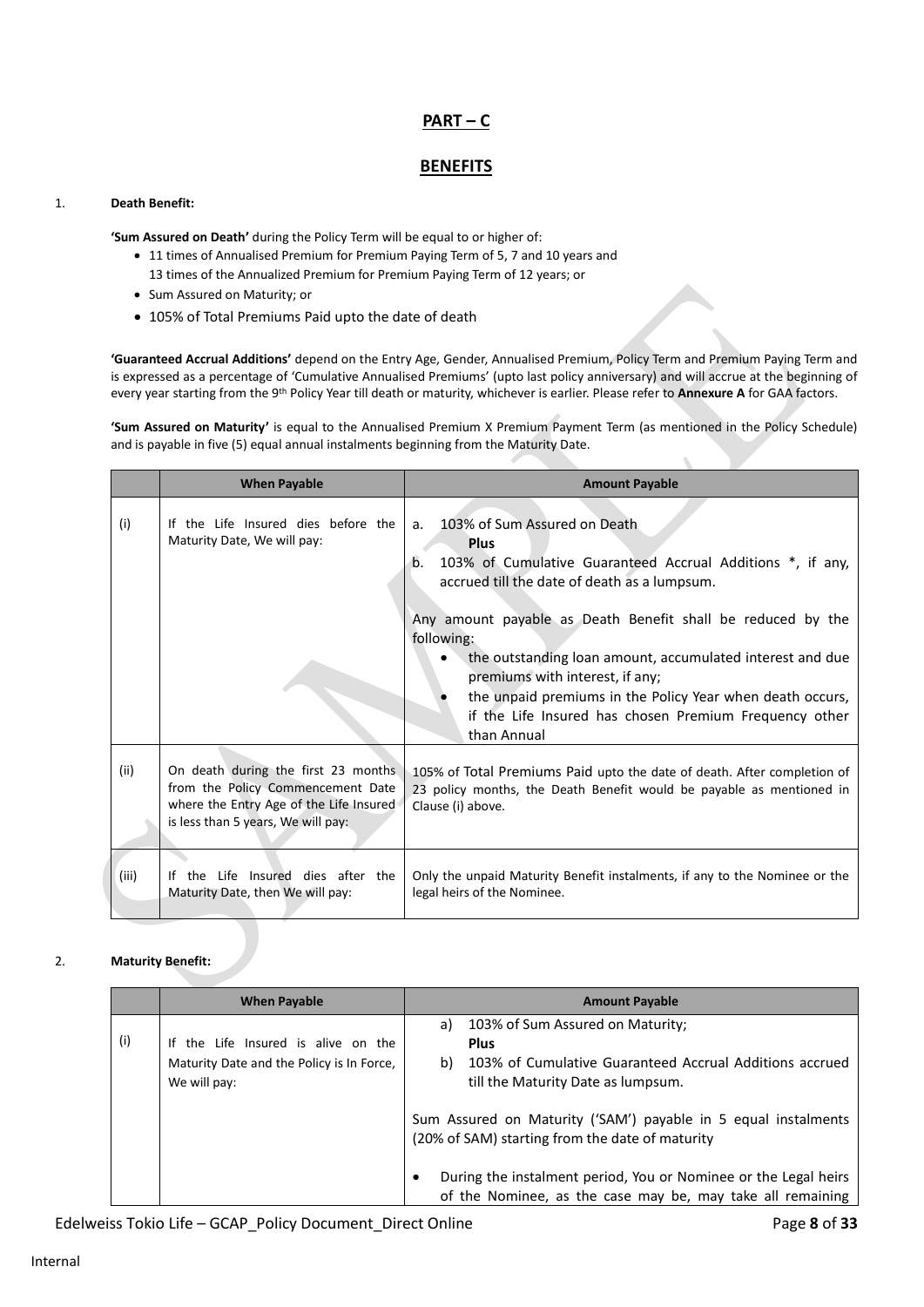|  | future instalments as lumpsum amount discounted at the rate of<br>6% per annum.                                           |
|--|---------------------------------------------------------------------------------------------------------------------------|
|  | Any amount payable on Maturity shall be reduced by the<br>C)<br>outstanding loan amount and accumulated interest, if any. |

## 3. **Payment Of Premium & Discontinuance Of Premium Payment:**

| a)           | <b>Payment of Premium:</b>                                                                                                                                                                                                                                                                                                                                                                                                                                                                                                                                                                                                                                                                         |
|--------------|----------------------------------------------------------------------------------------------------------------------------------------------------------------------------------------------------------------------------------------------------------------------------------------------------------------------------------------------------------------------------------------------------------------------------------------------------------------------------------------------------------------------------------------------------------------------------------------------------------------------------------------------------------------------------------------------------|
|              | You shall pay Premium for the Premium Paying Term. The amount of Premium payable, the frequency at which it must be paid<br>and the due dates for each instalment of Premium are stated in the Policy Schedule.                                                                                                                                                                                                                                                                                                                                                                                                                                                                                    |
| b)           | <b>Grace Period:</b>                                                                                                                                                                                                                                                                                                                                                                                                                                                                                                                                                                                                                                                                               |
|              | If We do not receive the Premium in full by the premium due date, then:                                                                                                                                                                                                                                                                                                                                                                                                                                                                                                                                                                                                                            |
|              | (i) We will allow a Grace Period of 15 days, where the Policyholder pays the Premium on a monthly basis, and 30 days<br>in all other cases, days during which You must pay the Premium due in full.                                                                                                                                                                                                                                                                                                                                                                                                                                                                                                |
|              | (ii) The benefits under the Policy and the Rider if any will continue to apply, during the Grace Period subject to the deduction<br>of the due premiums.                                                                                                                                                                                                                                                                                                                                                                                                                                                                                                                                           |
| c)           | (i) Premium Discontinuance (for Premium Paying Term of 5 and 7 years):                                                                                                                                                                                                                                                                                                                                                                                                                                                                                                                                                                                                                             |
|              | (i) If the default in payment of Premium occurs during the first Policy Year and if the Premium due under the Policy is not<br>received in full within the Grace Period, the Policy shall immediately and automatically lapse and no benefits (Surrender<br>Value or Reduced Paid Up Value) shall be payable by Us under the Policy. You will be given five years from the date of first<br>unpaid premium to revive Your Policy.                                                                                                                                                                                                                                                                  |
|              | (ii) If the default in payment of Premium occurs after the payment of Premium for first Policy Year in full and if the Premium<br>due under the Policy is not received in full within the Grace Period, the Policy will acquire reduced paid-up status and<br>benefits will continue as per the Reduced Paid-Up provisions. You will be given five years from the date of first unpaid<br>premium to reinstate your Policy.                                                                                                                                                                                                                                                                        |
|              | (ii) Premium Discontinuance (for Premium Paying Term of 10 and 12 years):                                                                                                                                                                                                                                                                                                                                                                                                                                                                                                                                                                                                                          |
|              | If the default in payment of Premium occurs during the first 2 Policy Years and if the Premium due under the Policy is not<br>(i)<br>received in full within the Grace Period, the Policy shall immediately and automatically lapse and no benefits (surrender<br>value or reduced paid up value) shall be payable by Us under the Policy. You will be given five years from the date of first<br>unpaid premium to revive Your Policy.<br>If the default in payment of Premium occurs after the payment of Premium for first two Policy Years in full and if the<br>(ii)<br>Premium due under the Policy is not received in full within the Grace Period, the Policy will acquire reduced paid-up |
|              | status and benefits will continue as per the Reduced Paid-Up provisions. You will be given five years from the date of first<br>unpaid premium to reinstate your Policy.                                                                                                                                                                                                                                                                                                                                                                                                                                                                                                                           |
| $\mathsf{d}$ | <b>Revival norms:</b>                                                                                                                                                                                                                                                                                                                                                                                                                                                                                                                                                                                                                                                                              |
|              | The Policy (and any applicable Riders) may be revived within five years from the due date of the first unpaid Premium by giving<br>Us a written notice to revive the Policy and Payment of all overdue premiums with simple interest, as may be declared by<br>Company from time to time, for every completed month from the date of first unpaid premium.                                                                                                                                                                                                                                                                                                                                         |
|              | The interest rate to be charged is currently set at 1% per month on unpaid premiums for every completed month from the<br>date of the first unpaid premium.                                                                                                                                                                                                                                                                                                                                                                                                                                                                                                                                        |
|              | The revival will be effected on receipt of the proof of continued insurability and subject to medical examination if required<br>(cost to be borne by the policyholder). On interpretation of the results if the Life is accepted by the Underwriter, only then the<br>policy would be allowed to revive. The effective date of revival is when these requirements are met and approved by Us.                                                                                                                                                                                                                                                                                                     |

Edelweiss Tokio Life – GCAP\_Policy Document\_Direct Online Page 9 of 33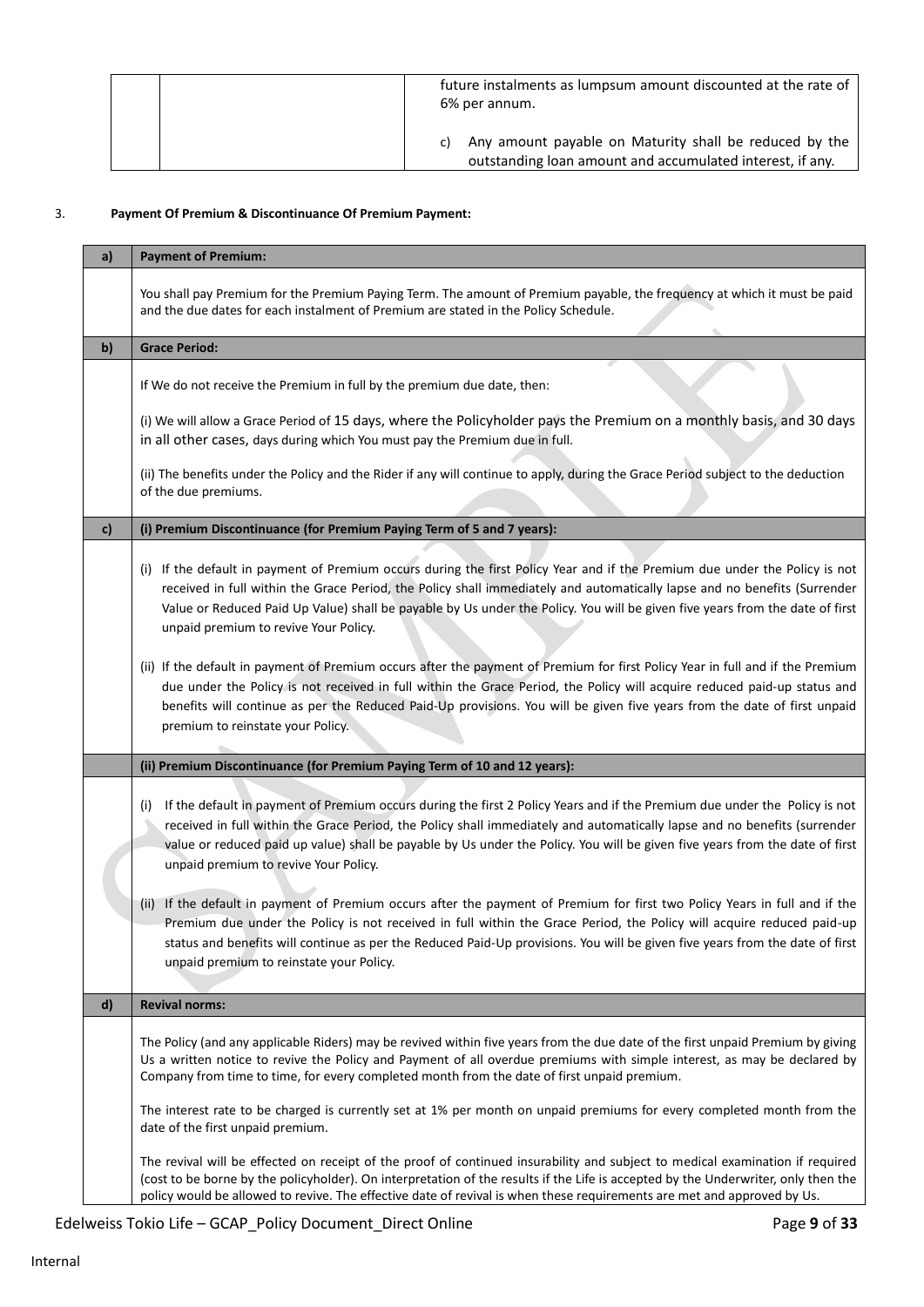|    | The Policyholder may choose to discontinue the rider premium even though he is paying the premium pertaining to the<br>underlying base product to which the rider is attached. In such a case of rider premium discontinuance, the rider is not<br>allowed to be revived in future. Revival would be as per Board approved underwriting guidelines. However, in case the entire<br>policy premium (the base product and the rider) has been discontinued and the policyholder wants to revive the same then he<br>would be allowed to revive within five years from the date of the first unpaid premium as mentioned above. |
|----|------------------------------------------------------------------------------------------------------------------------------------------------------------------------------------------------------------------------------------------------------------------------------------------------------------------------------------------------------------------------------------------------------------------------------------------------------------------------------------------------------------------------------------------------------------------------------------------------------------------------------|
| e) | <b>Reduced Paid-Up:</b>                                                                                                                                                                                                                                                                                                                                                                                                                                                                                                                                                                                                      |
|    | Under the Reduced Paid-Up Status, Your Policy will continue with the reduced Paid-up Benefits, and on death or maturity,<br>which is earlier, after the policy has acquired a paid-up status, the following reduced Paid-up Benefits would become payable.                                                                                                                                                                                                                                                                                                                                                                   |
|    | (i)<br>On Death, the paid-up benefits will be equal to Paid-up Sum Assured on Death plus Paid-up Cumulative Guaranteed<br>Accrual Additions, if any.                                                                                                                                                                                                                                                                                                                                                                                                                                                                         |
|    | (ii)<br>On Maturity, the paid-up benefits will be equal to Paid-up Sum Assured on Maturity plus Paid-up Cumulative<br><b>Guaranteed Accrual Additions.</b>                                                                                                                                                                                                                                                                                                                                                                                                                                                                   |
|    | Where,                                                                                                                                                                                                                                                                                                                                                                                                                                                                                                                                                                                                                       |
|    | Paid-up Sum Assured on Death = 103% of Sum Assured on Death x (Number of premiums paid/ Number of<br>premiums payable)                                                                                                                                                                                                                                                                                                                                                                                                                                                                                                       |
|    | Paid-up Sum Assured on Maturity = 103% of Sum Assured on Maturity x (Number of premiums paid/ Number of<br>premiums payable)                                                                                                                                                                                                                                                                                                                                                                                                                                                                                                 |
|    | Paid-up Cumulative Guaranteed Accrual Additions = 103% of Cumulative Guaranteed Accrual Additions x (No. of                                                                                                                                                                                                                                                                                                                                                                                                                                                                                                                  |
|    | Premiums paid/No. of Premiums payable).                                                                                                                                                                                                                                                                                                                                                                                                                                                                                                                                                                                      |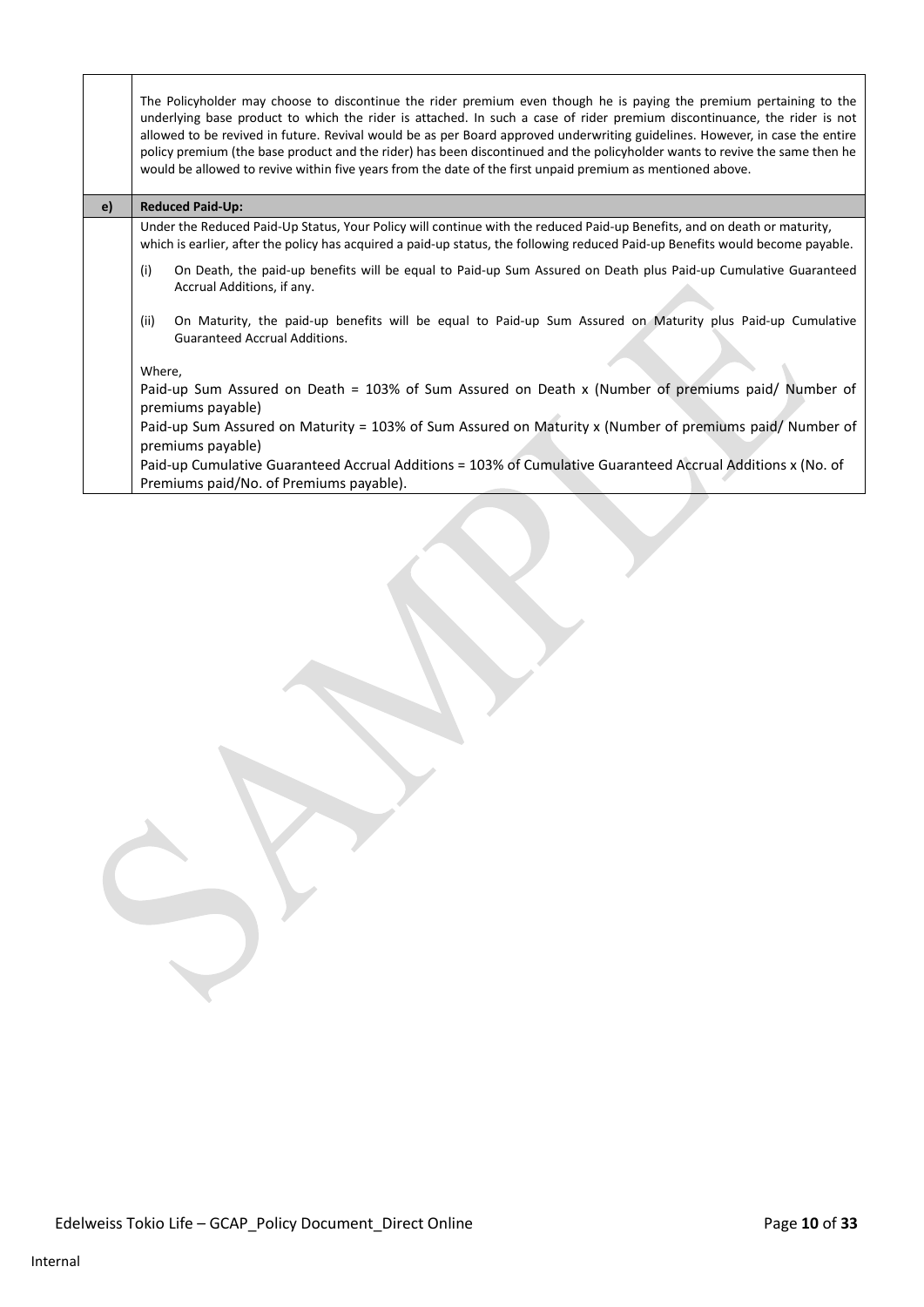# **PART – D**

## **1) Surrender Benefit:**

|                                                                                                                                                                                                                                                                     | Conditions for surrender/complete withdrawal of the Policy                                                                                                                                 |     |     |                    |     |     |                    |                            |                    |     |        |  |
|---------------------------------------------------------------------------------------------------------------------------------------------------------------------------------------------------------------------------------------------------------------------|--------------------------------------------------------------------------------------------------------------------------------------------------------------------------------------------|-----|-----|--------------------|-----|-----|--------------------|----------------------------|--------------------|-----|--------|--|
| (i)                                                                                                                                                                                                                                                                 | For the Premium Paying Term of 5 and 7 years, the Policy will acquire surrender value only from $2^{nd}$ policy year<br>provided We have received full premiums for the first Policy Year. |     |     |                    |     |     |                    |                            |                    |     |        |  |
| (ii)                                                                                                                                                                                                                                                                | For the Premium Paying Term of 10 and 12 years, the Policy will acquire surrender value provided at least first two<br>Policy year's full premiums have been received by Us.               |     |     |                    |     |     |                    |                            |                    |     |        |  |
| (iii)                                                                                                                                                                                                                                                               | On surrender, the Policy shall be terminated and all the benefits under the Policy shall cease to apply.                                                                                   |     |     |                    |     |     |                    |                            |                    |     |        |  |
| <b>Amount Payable on Surrender</b>                                                                                                                                                                                                                                  |                                                                                                                                                                                            |     |     |                    |     |     |                    |                            |                    |     |        |  |
| On receipt of a written request for surrender from You, We will pay the higher of Guaranteed Surrender Value or Special<br>Surrender Value.                                                                                                                         |                                                                                                                                                                                            |     |     |                    |     |     |                    |                            |                    |     |        |  |
| Guaranteed Surrender Value -                                                                                                                                                                                                                                        |                                                                                                                                                                                            |     |     |                    |     |     |                    |                            |                    |     |        |  |
|                                                                                                                                                                                                                                                                     | The guaranteed surrender value is sum of                                                                                                                                                   |     |     |                    |     |     |                    |                            |                    |     |        |  |
|                                                                                                                                                                                                                                                                     | Surrender Value of premiums; and<br>i.                                                                                                                                                     |     |     |                    |     |     |                    |                            |                    |     |        |  |
|                                                                                                                                                                                                                                                                     | ii.<br>Surrender Value of Cumulative Guaranteed Accrual Additions, if any.                                                                                                                 |     |     |                    |     |     |                    |                            |                    |     |        |  |
| Surrender Value of premiums is a specific percentage (as given in the below Table A) of total premiums received till the<br>i.<br>date of surrender. (Any amount paid towards underwriting extra premiums and riders is not payable on surrender of<br>the policy). |                                                                                                                                                                                            |     |     |                    |     |     |                    |                            |                    |     |        |  |
| ii.                                                                                                                                                                                                                                                                 | Surrender Value of Cumulative Guaranteed Accrual Additions = Cumulative Guaranteed Accrual Additions X Surrender<br>Value Multiple (as given in the below Table B).                        |     |     |                    |     |     |                    |                            |                    |     |        |  |
|                                                                                                                                                                                                                                                                     |                                                                                                                                                                                            |     |     |                    |     |     |                    |                            |                    |     |        |  |
|                                                                                                                                                                                                                                                                     |                                                                                                                                                                                            |     |     |                    |     |     |                    |                            |                    |     |        |  |
|                                                                                                                                                                                                                                                                     | Table A:                                                                                                                                                                                   |     |     |                    |     |     |                    |                            |                    |     |        |  |
|                                                                                                                                                                                                                                                                     | Surrender Value during second Policy Year is as below:                                                                                                                                     |     |     |                    |     |     |                    |                            |                    |     |        |  |
|                                                                                                                                                                                                                                                                     |                                                                                                                                                                                            |     |     |                    |     |     |                    | <b>Premium Paying Term</b> |                    |     |        |  |
|                                                                                                                                                                                                                                                                     |                                                                                                                                                                                            |     |     |                    |     |     | 5 Pay              | 7 Pay                      | 10 Pay             |     | 12 Pay |  |
|                                                                                                                                                                                                                                                                     | If one full year's premium has been received by Us                                                                                                                                         |     |     |                    |     |     | 20%                | 20%<br>30%                 | NA<br>30%          |     | NA     |  |
|                                                                                                                                                                                                                                                                     | If two full year's premium have been received by Us                                                                                                                                        |     |     |                    |     |     | 30%                |                            |                    |     | 30%    |  |
|                                                                                                                                                                                                                                                                     | Surrender Value from third policy Year onwards is as below:                                                                                                                                |     |     |                    |     |     |                    |                            |                    |     |        |  |
|                                                                                                                                                                                                                                                                     |                                                                                                                                                                                            |     |     | <b>Policy Term</b> |     |     |                    |                            | <b>Policy Term</b> |     |        |  |
|                                                                                                                                                                                                                                                                     | <b>Policy Year</b>                                                                                                                                                                         | 10  | 15  | 20                 | 25  | 30  | <b>Policy Year</b> | 20                         | 25                 | 30  |        |  |
|                                                                                                                                                                                                                                                                     | 3                                                                                                                                                                                          | 35% | 35% | 35%                | 35% | 35% | 17                 | 80%                        | 76%                | 71% |        |  |
|                                                                                                                                                                                                                                                                     | $\overline{4}$                                                                                                                                                                             | 50% | 50% | 50%                | 50% | 50% | 18                 | 85%                        | 77%                | 72% |        |  |
|                                                                                                                                                                                                                                                                     | 5                                                                                                                                                                                          | 50% | 50% | 50%                | 50% | 50% | 19                 | 90%                        | 78%                | 73% |        |  |
|                                                                                                                                                                                                                                                                     | 6                                                                                                                                                                                          | 60% | 50% | 50%                | 53% | 52% | 20                 | 90%                        | 79%                | 74% |        |  |
|                                                                                                                                                                                                                                                                     | $\overline{7}$                                                                                                                                                                             | 70% | 55% | 54%                | 56% | 54% | 21                 |                            | 80%                | 75% |        |  |
|                                                                                                                                                                                                                                                                     | $\bf 8$                                                                                                                                                                                    | 80% | 60% | 58%                | 59% | 56% | 22                 |                            | 83%                | 76% |        |  |
|                                                                                                                                                                                                                                                                     | 9                                                                                                                                                                                          | 90% | 65% | 61%                | 62% | 58% | 23                 |                            | 86%                | 77% |        |  |
|                                                                                                                                                                                                                                                                     | 10                                                                                                                                                                                         | 90% | 70% | 64%                | 64% | 60% | 24                 |                            | 90%                | 78% |        |  |
|                                                                                                                                                                                                                                                                     | $11\,$                                                                                                                                                                                     |     | 75% | 67%                | 66% | 62% | 25                 |                            | 90%                | 79% |        |  |

Edelweiss Tokio Life – GCAP\_Policy Document\_Direct Online Page 11 of 33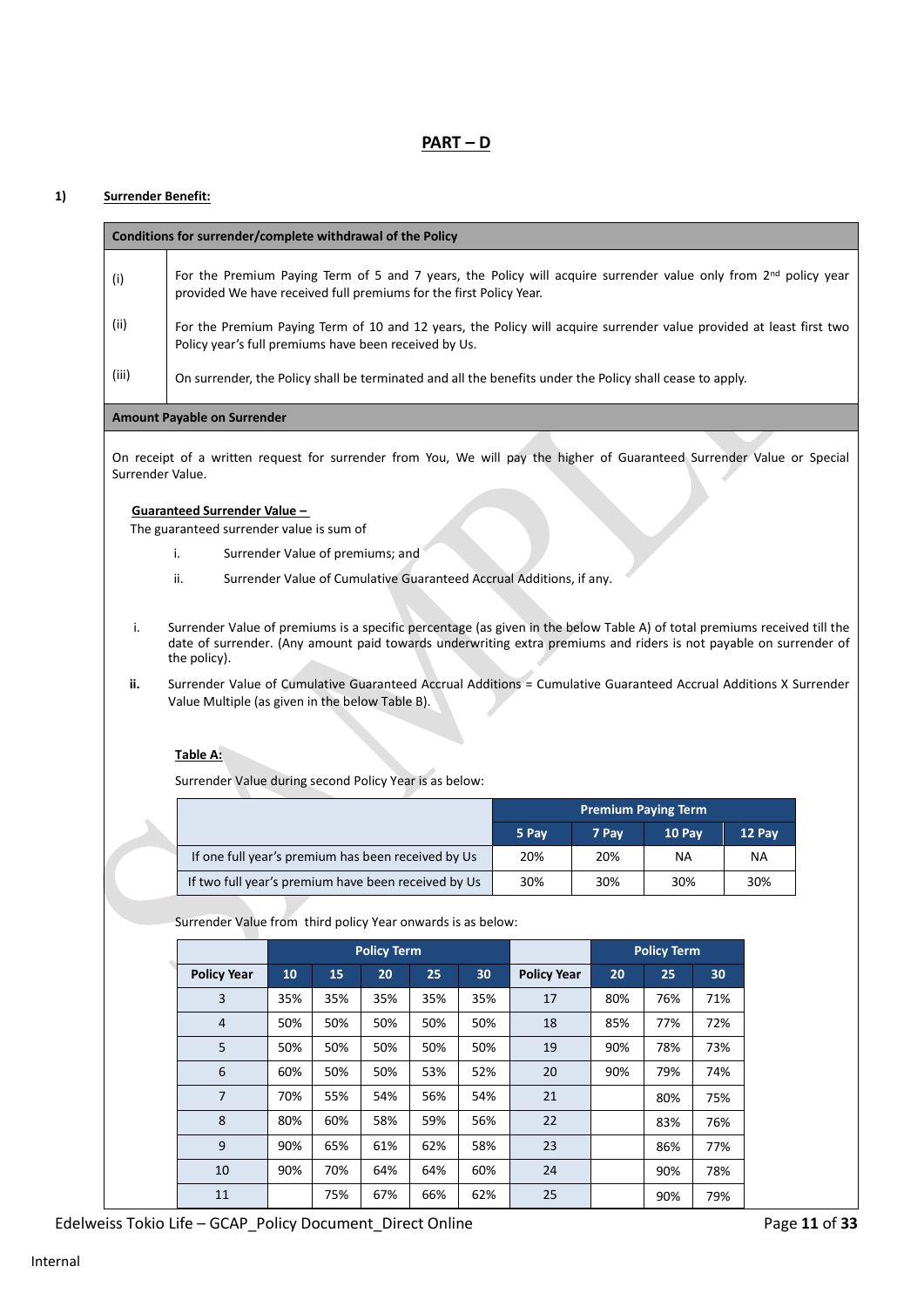| 12 | 80% | 70% | 68% | 64% | 26 |  | 80% |  |
|----|-----|-----|-----|-----|----|--|-----|--|
| 13 | 85% | 72% | 70% | 66% | 27 |  | 83% |  |
| 14 | 90% | 74% | 72% | 68% | 28 |  | 86% |  |
| 15 | 90% | 76% | 74% | 69% | 29 |  | 90% |  |
| 16 |     | 78% | 75% | 70% | 30 |  | 90% |  |

**Table B:**

|                    |     |     | <b>Policy Term</b> |     |     |                    |     | <b>Policy Term</b> |     |
|--------------------|-----|-----|--------------------|-----|-----|--------------------|-----|--------------------|-----|
| <b>Policy Year</b> | 10  | 15  | 20                 | 25  | 30  | <b>Policy Year</b> | 20  | 25                 | 30  |
| 9                  | 55% | 50% | 44%                | 29% | 14% | 20                 | 75% | 62%                | 47% |
| 10                 | 60% | 53% | 47%                | 32% | 17% | 21                 |     | 65%                | 50% |
| 11                 |     | 56% | 50%                | 35% | 20% | 22                 |     | 68%                | 53% |
| 12                 |     | 59% | 53%                | 38% | 23% | 23                 |     | 71%                | 56% |
| 13                 |     | 61% | 56%                | 41% | 26% | 24                 |     | 73%                | 59% |
| 14                 |     | 63% | 59%                | 44% | 29% | 25                 |     | 75%                | 62% |
| 15                 |     | 65% | 62%                | 47% | 32% | 26                 |     |                    | 65% |
| 16                 |     |     | 65%                | 50% | 35% | 27                 |     |                    | 68% |
| 17                 |     |     | 68%                | 53% | 38% | 28                 |     |                    | 71% |
| 18                 |     |     | 71%                | 56% | 41% | 29                 |     |                    | 73% |
| 19                 |     |     | 73%                | 59% | 44% | 30                 |     |                    | 75% |

## **Special Surrender Value -**

Your Policy also acquires a Special Surrender Value. To know about the Special Surrender Value for your Policy, You can get in touch with your Advisor or the Company's nearest Branch Office or our Customer Service Team.

## **2) Loan under the Policy:**

| a) | Conditions for grant of a loan under the Policy:                                                                                                                                                                                                                                                                                                                                                                                                                                                                                                                                                                                                                                                                                                                                                                                                                                                                                                                                                                                                                                                                                                                 |
|----|------------------------------------------------------------------------------------------------------------------------------------------------------------------------------------------------------------------------------------------------------------------------------------------------------------------------------------------------------------------------------------------------------------------------------------------------------------------------------------------------------------------------------------------------------------------------------------------------------------------------------------------------------------------------------------------------------------------------------------------------------------------------------------------------------------------------------------------------------------------------------------------------------------------------------------------------------------------------------------------------------------------------------------------------------------------------------------------------------------------------------------------------------------------|
|    | You may take a loan under the Policy by giving Us a written request; provided that the Policy has acquired the<br>(i)<br>Surrender Value.<br>The maximum loan amount is 90% of Surrender Value which is applicable under the Policy when a request for a loan<br>(ii)<br>is received less any outstanding Policy loan balance on that date including accumulated interests, if any.                                                                                                                                                                                                                                                                                                                                                                                                                                                                                                                                                                                                                                                                                                                                                                              |
| b) | Effect of grant of loan under the Policy:                                                                                                                                                                                                                                                                                                                                                                                                                                                                                                                                                                                                                                                                                                                                                                                                                                                                                                                                                                                                                                                                                                                        |
|    | If a loan is granted by Us under the Policy, then:<br>(1) The rate of interest payable on such loan shall be as prescribed by the Company at the time of taking<br>the loan. Interest at the rate of State Bank of India ('SBI') Base Rate (minimum rate at which SBI lends) + 1.75%<br>p.a. shall be applicable. The current Interest Rate charged on Loan is 10.20% per annum. It is agreed and<br>understood that We may in Our discretion modify the rate at which interest will be payable on Your loan amount<br>based on prevailing market conditions. Changed interest rate will be applicable for new loans only.<br>(2) For reduced Paid-up policies, we will give You written notice when the outstanding loan amount is 95% of the<br>Surrender Value calculated in accordance with Clause 1 above and You may re-pay the whole or a part of the<br>outstanding loan amount to Us. If at any time, the outstanding loan amount is equal to or more than the<br>Surrender Value calculated in accordance with Clause 1 above, then the Policy shall immediately and<br>automatically terminate and no amount shall be payable by Us under the Policy. |
|    | Any benefit payable by Us on the death of the Life Insured or on the surrender of the Policy or on the maturity of<br>(3)<br>the Policy will first be reduced by any outstanding policy loan balance and accumulated interests, if any.                                                                                                                                                                                                                                                                                                                                                                                                                                                                                                                                                                                                                                                                                                                                                                                                                                                                                                                          |

# Edelweiss Tokio Life – GCAP\_Policy Document\_Direct Online Page 12 of 33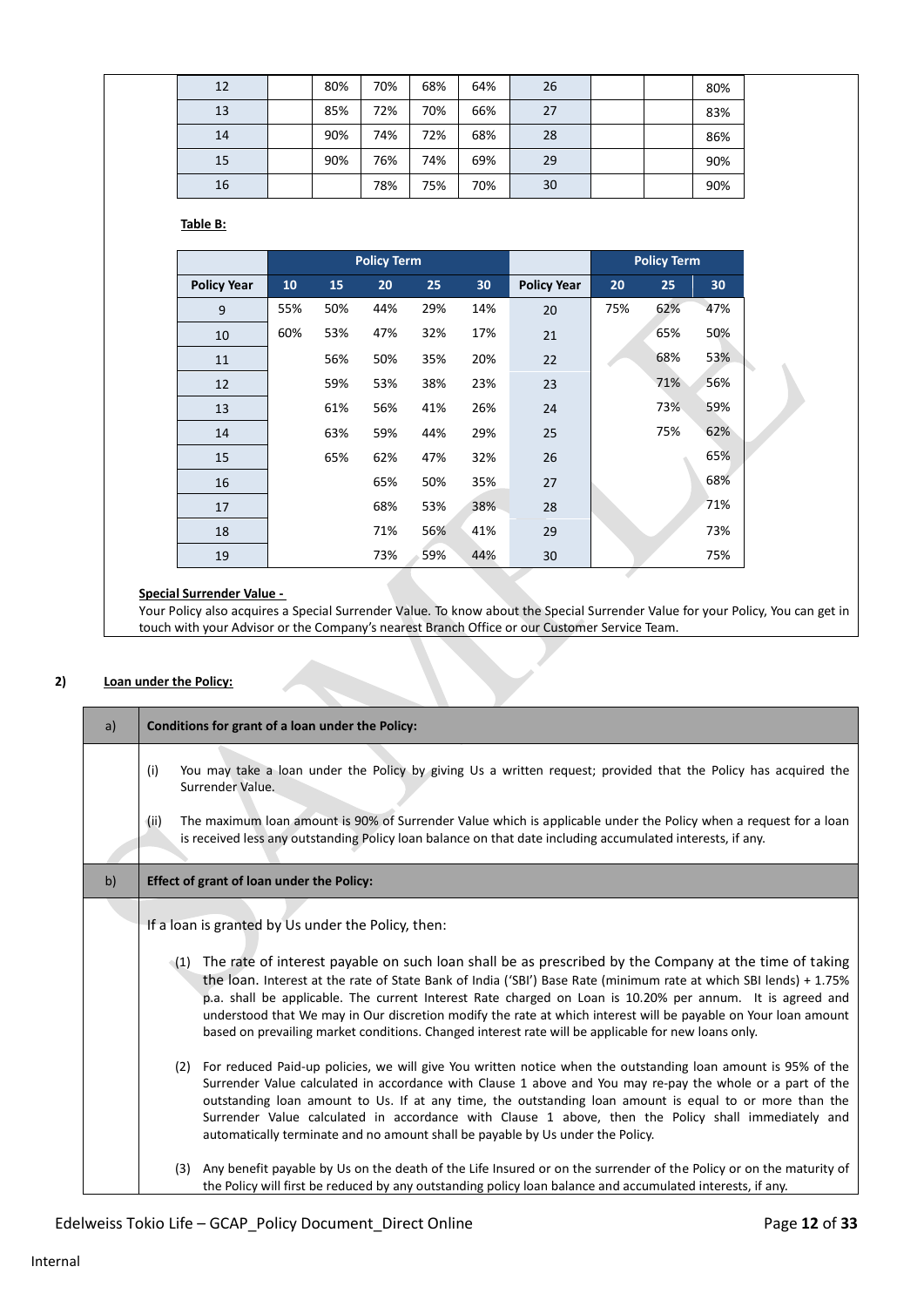#### **3) Free look Period:**

You may return this Policy to Us within 15 days\* of receipt of the Policy if You disagree with any of the terms and conditions by giving Us written reasons for Your objection. We will refund the Premium received after deducting stamp duty charges and medical expenses (if any).

\* A Free Look Period of 30 days will be offered for policies sold through distance marketing (where distance marketing means sale of insurance products through any means of communication other than in person).

#### **4) Suicide Exclusion:**

In case of death due to suicide within 12 months from the Risk Commencement Date or from the date of Revival of the Policy, as applicable, the Nominee or beneficiary of the Policyholder shall be entitled to receive at least 80% of the Total Premiums Paid till the date of death or the Surrender Value available as on the date of death whichever is higher, provided the Policy is in in-force.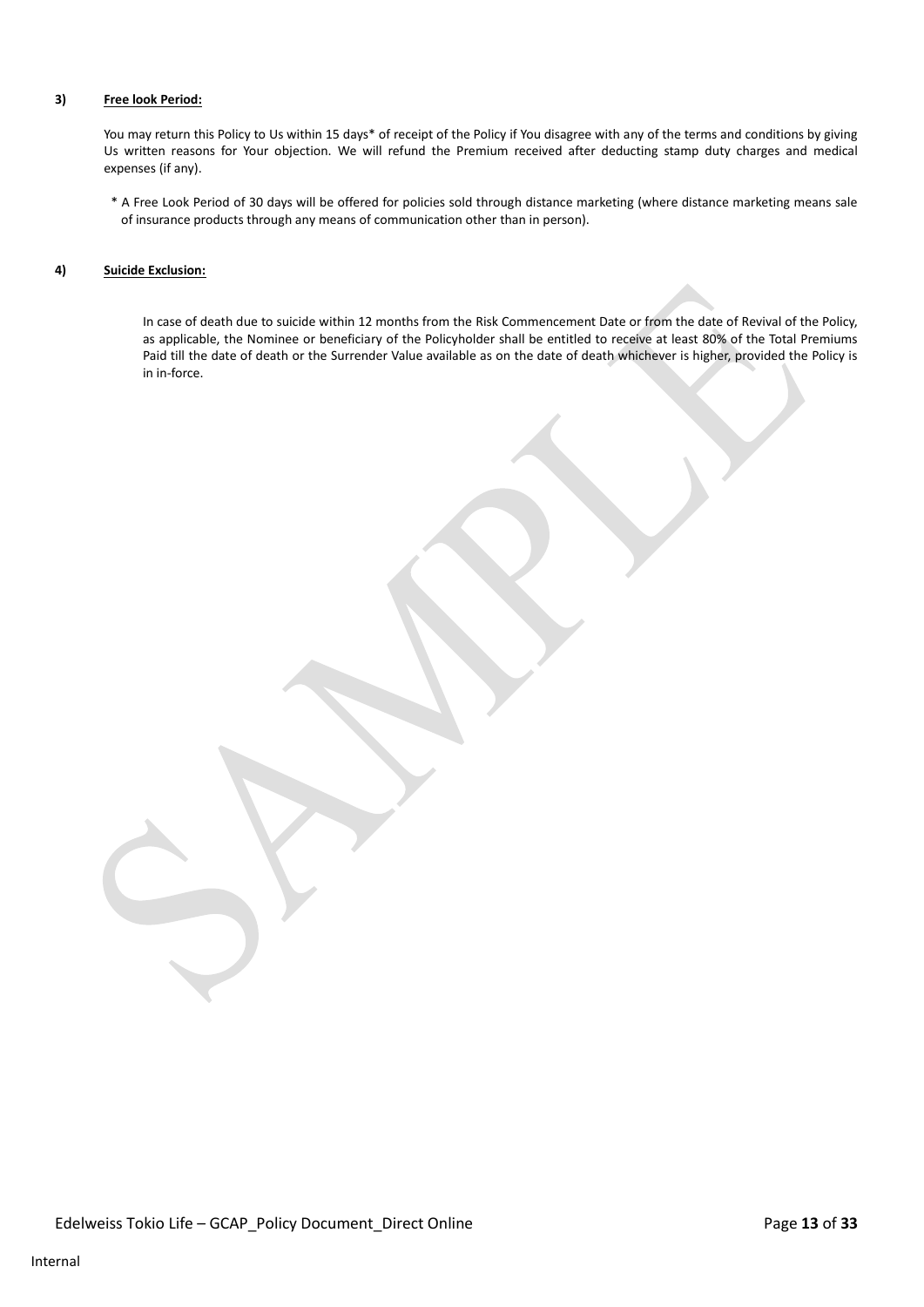# **PART – E**

Not Applicable.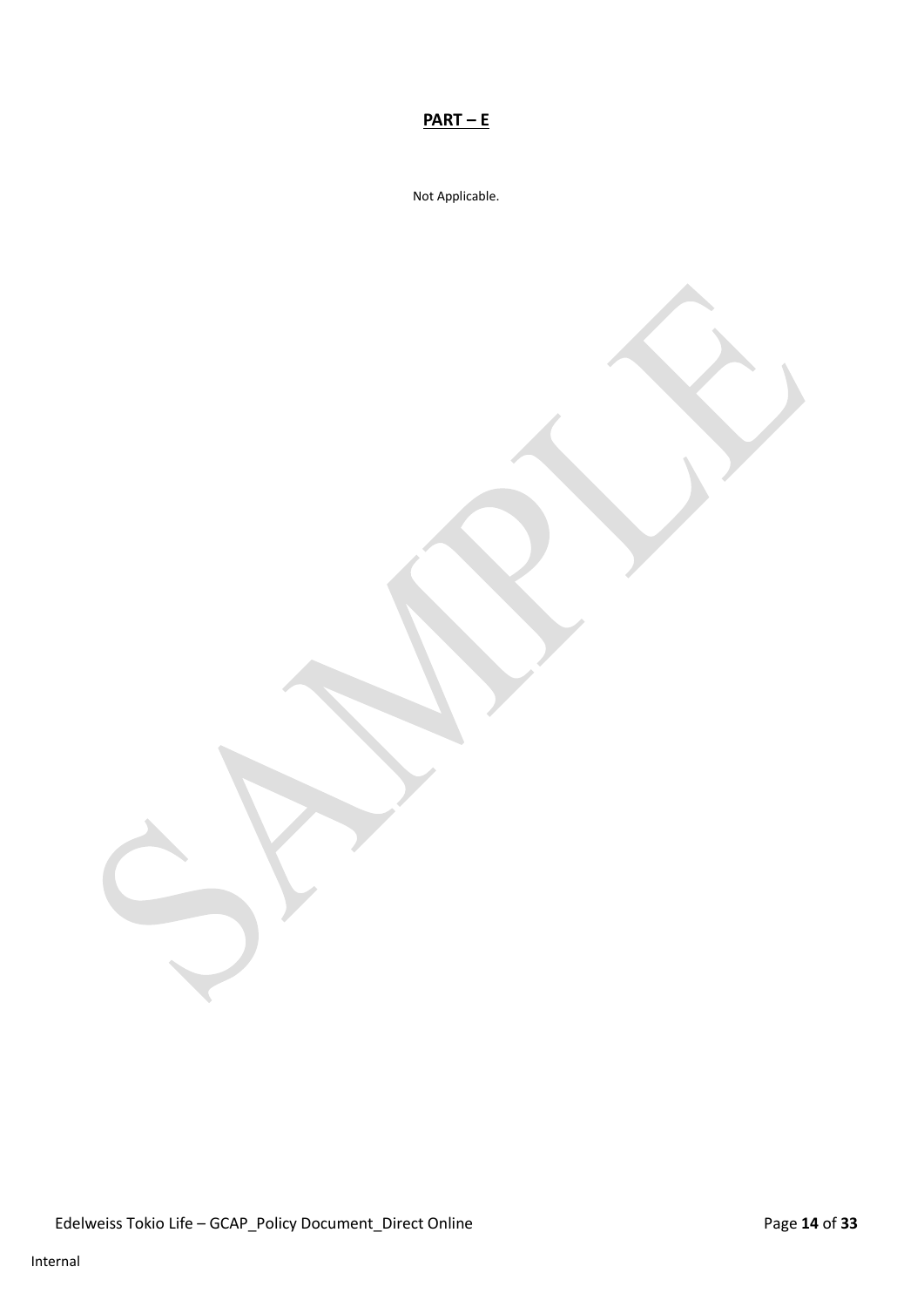# **PART – F**

# **GENERAL TERMS AND CONDITIONS**

| a)           | <b>Claim Procedure:</b>                                                                                                                                                                                                                                                                                                                                                                                                                                                                                       |
|--------------|---------------------------------------------------------------------------------------------------------------------------------------------------------------------------------------------------------------------------------------------------------------------------------------------------------------------------------------------------------------------------------------------------------------------------------------------------------------------------------------------------------------|
|              | 1) Death Claim<br>In case of Death Claim: We shall be given a written notice of the Life Insured's death and, shall be provided with<br>the following documents for us to assess the claim:<br>The claim form, duly completed;<br>i.<br>The original or an attested copy of the death certificate;<br>ii.<br>The original Policy Document;<br>iii.<br>Documents to establish right of the claimant in the absence of valid nomination<br>iv.<br>Any other information or documentation that we request.<br>ν. |
|              | In case of Death due to Accident and unnatural death, the following additional documents are required:<br>i. Copy of FIR and Panchnama;<br>ii. Copy of the Post Mortem report;<br>iii. Copy of Newspaper clipping, if any;<br>iv. Copy of the final Police Investigation Report;<br>v. Copy of the Chargesheet in case of murder;<br>vi. Copy of Driving License if the Life Insured was driving at the time of death                                                                                         |
|              | You are requested to intimate us of the claim at any of our branch offices or to our Corporate Office address<br>mentioned below:<br>Claims Officer<br>Edelweiss Tokio Life Insurance Company Limited<br>4 <sup>th</sup> Floor, Tower 3, Wing 'B',<br>Kohinoor City, Kirol Road, Kurla (W),<br>Mumbai - 400070<br>Email Id: claims@edelweisstokio.in<br>Phone no: 1800 2121 212                                                                                                                               |
|              | Receipt of the claim intimation does not amount to acceptance of claim by the Company under the Policy and is<br>subject to review by the Company. The decision on acceptance and admissibility of the Claim will be<br>communicated separately by the Company to the claimant.<br>2) Maturity Claim<br>In case of Maturity Claim: We shall be given the following documents for us to process the claim:<br>i. The original Policy Document;<br>ii. The maturity claim form, duly completed;                 |
|              | Subject to our sole discretion and satisfaction, in exceptional circumstances We may decide to waive all or any of the<br>requirements set out in the Claim Procedure in Section (a) of Part F.                                                                                                                                                                                                                                                                                                               |
| $\mathbf{b}$ | <b>Nomination:</b>                                                                                                                                                                                                                                                                                                                                                                                                                                                                                            |
|              | Nomination should be in accordance with the provisions of Section 39 of the Insurance Act, 1938 as amended<br>from time to time.<br>[A Leaflet containing the simplified version of the provisions of Section 39 of the Insurance Act, 1938 as                                                                                                                                                                                                                                                                |
| c)           | amended from time to time is enclosed in Annexure (1) for reference].<br>Assignment:                                                                                                                                                                                                                                                                                                                                                                                                                          |
|              | Assignment should be in accordance with the provisions of Section 38 of the Insurance Act, 1938 as amended<br>from time to time.                                                                                                                                                                                                                                                                                                                                                                              |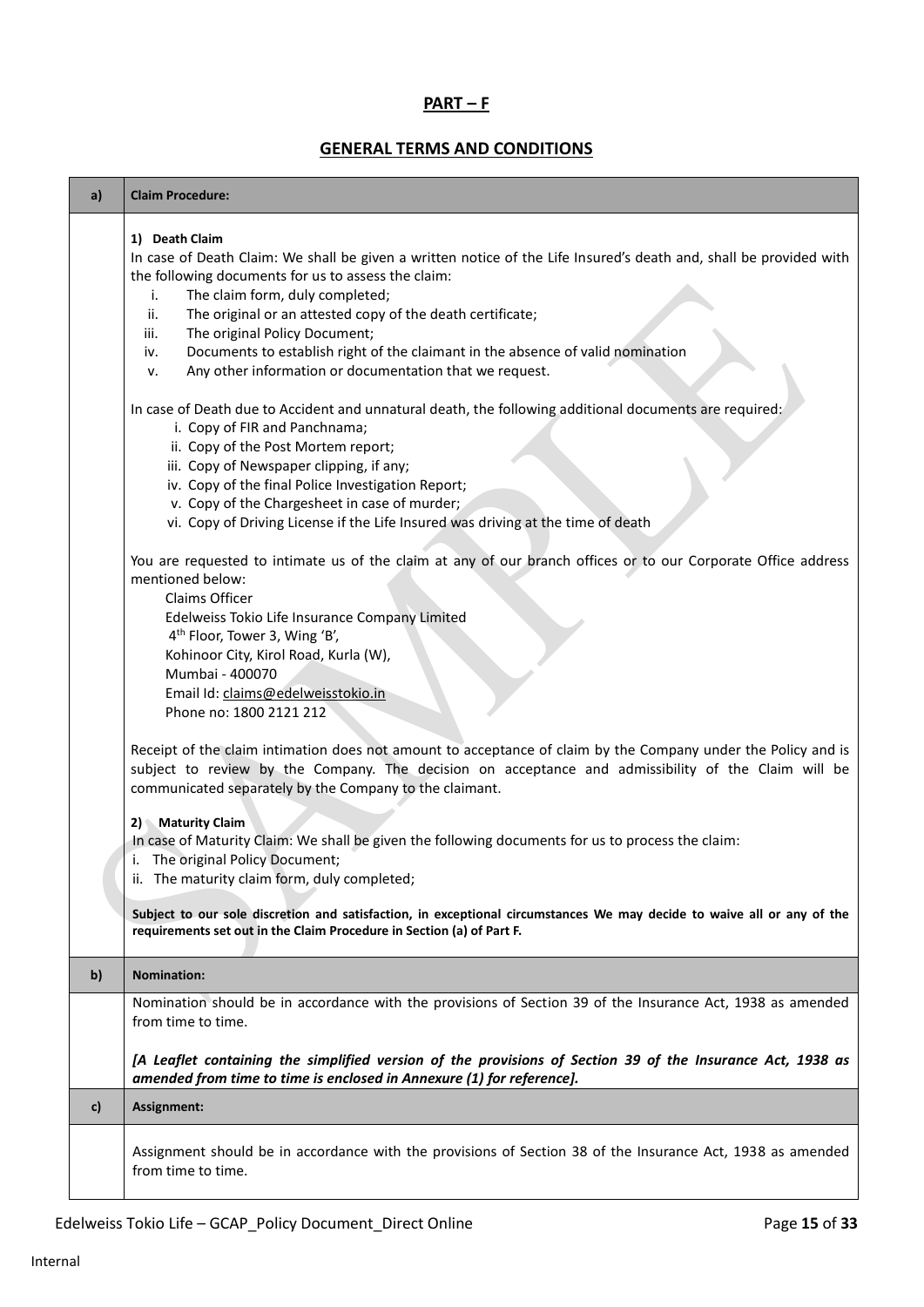|              | [A Leaflet containing the simplified version of the provisions of Section 38 of the Insurance Act, 1938 as<br>amended from time to time is enclosed in Annexure $-$ (2) for reference].                                                                                                                                                                                                                                                                                                                                                                                                                                                                                                                                     |
|--------------|-----------------------------------------------------------------------------------------------------------------------------------------------------------------------------------------------------------------------------------------------------------------------------------------------------------------------------------------------------------------------------------------------------------------------------------------------------------------------------------------------------------------------------------------------------------------------------------------------------------------------------------------------------------------------------------------------------------------------------|
| $\mathsf{d}$ | Validity/ Non Disclosure:                                                                                                                                                                                                                                                                                                                                                                                                                                                                                                                                                                                                                                                                                                   |
|              | If you or anyone acting on your behalf makes, fraudulent, misleading or dishonest representation in any<br>(i)<br>respect, then this Policy shall be dealt with in accordance with Section 45 of the Insurance Act, 1938 as<br>amended from time to time.                                                                                                                                                                                                                                                                                                                                                                                                                                                                   |
|              | (ii)<br><b>Misstatement of Age</b><br>If the date of birth of the Life Insured has been misstated, any amount payable shall be increased or<br>decreased to the amount that would have been provided, as determined by us, given the correct age.                                                                                                                                                                                                                                                                                                                                                                                                                                                                           |
|              | If at the correct age, the Life Insured was not insurable under this Policy according to our requirements, we<br>reserve the right to terminate the Policy and any Premiums paid till date, if any, shall be payable by us<br>(subject to Section 45 of the Insurance Act, 1938 as amended from time to time).                                                                                                                                                                                                                                                                                                                                                                                                              |
|              | (iii) Section 41:<br>No person shall allow or offer to allow, either directly or indirectly, as an inducement to any person to take<br>or renew or continue an insurance in respect of any kind of risk relating to lives or property in India, any<br>rebate of the whole or part of the commission payable or any rebate of the premium shown on the policy,<br>nor shall any person taking out or renewing or continuing a policy accept any rebate, except such rebate as<br>may be allowed in accordance with the published prospectuses or tables or the insurer.<br>Any person making default in complying with the provisions of this section shall be liable for a penalty which<br>may extend to ten lakh rupees. |
|              | (iv) Section 45:<br>Fraud and Misrepresentation shall be dealt with in accordance with the provisions of Section 45 of the<br>Insurance Act, 1938 as amended from time to time.<br>[A Leaflet containing the simplified version of the provisions of Section 45 of the Insurance Act, 1938 as<br>amended from time to time is enclosed in Annexure $-$ (3) for reference].                                                                                                                                                                                                                                                                                                                                                  |
| e)           | <b>Currency, Governing Law &amp; Jurisdiction</b>                                                                                                                                                                                                                                                                                                                                                                                                                                                                                                                                                                                                                                                                           |
|              | The Premiums and benefits payable under the Policy shall be payable in India and in Indian Rupees.<br>(i)                                                                                                                                                                                                                                                                                                                                                                                                                                                                                                                                                                                                                   |
|              | The Policy and any disputes or differences arising under or in relation to the Policy shall be construed in accordance with<br>(ii)<br>Indian law and by the Indian courts.                                                                                                                                                                                                                                                                                                                                                                                                                                                                                                                                                 |
| f            | <b>Taxation</b>                                                                                                                                                                                                                                                                                                                                                                                                                                                                                                                                                                                                                                                                                                             |
|              | The tax benefits under this Policy would be as per the prevailing Income Tax laws in India and any amendment(s)<br>made thereto from time to time.                                                                                                                                                                                                                                                                                                                                                                                                                                                                                                                                                                          |
|              | We reserve the right to recover all the applicable taxes from the Policyholder                                                                                                                                                                                                                                                                                                                                                                                                                                                                                                                                                                                                                                              |
| g)           | <b>Duplicate Policy</b>                                                                                                                                                                                                                                                                                                                                                                                                                                                                                                                                                                                                                                                                                                     |
|              | If You lose or misplace the Policy then you may request Us to issue You a duplicate Policy by giving Us a written notice and<br>making payment of fee of an amount not exceeding Rs.250/- (which is subject to change with prior IRDA approval and prior<br>notice to You). On issue of the duplicate Policy, the original shall automatically cease to have any legal effect.                                                                                                                                                                                                                                                                                                                                              |
| h)           | <b>Notices</b>                                                                                                                                                                                                                                                                                                                                                                                                                                                                                                                                                                                                                                                                                                              |
|              | (i) All notices meant for Us shall be given to Us at Our address specified in the Policy Contract or at any of Our branch offices.                                                                                                                                                                                                                                                                                                                                                                                                                                                                                                                                                                                          |
|              | (ii) All notices meant for You will be sent to Your address specified in the Schedule. If You do not notify Us of any changes to                                                                                                                                                                                                                                                                                                                                                                                                                                                                                                                                                                                            |

Edelweiss Tokio Life – GCAP\_Policy Document\_Direct Online Page 16 of 33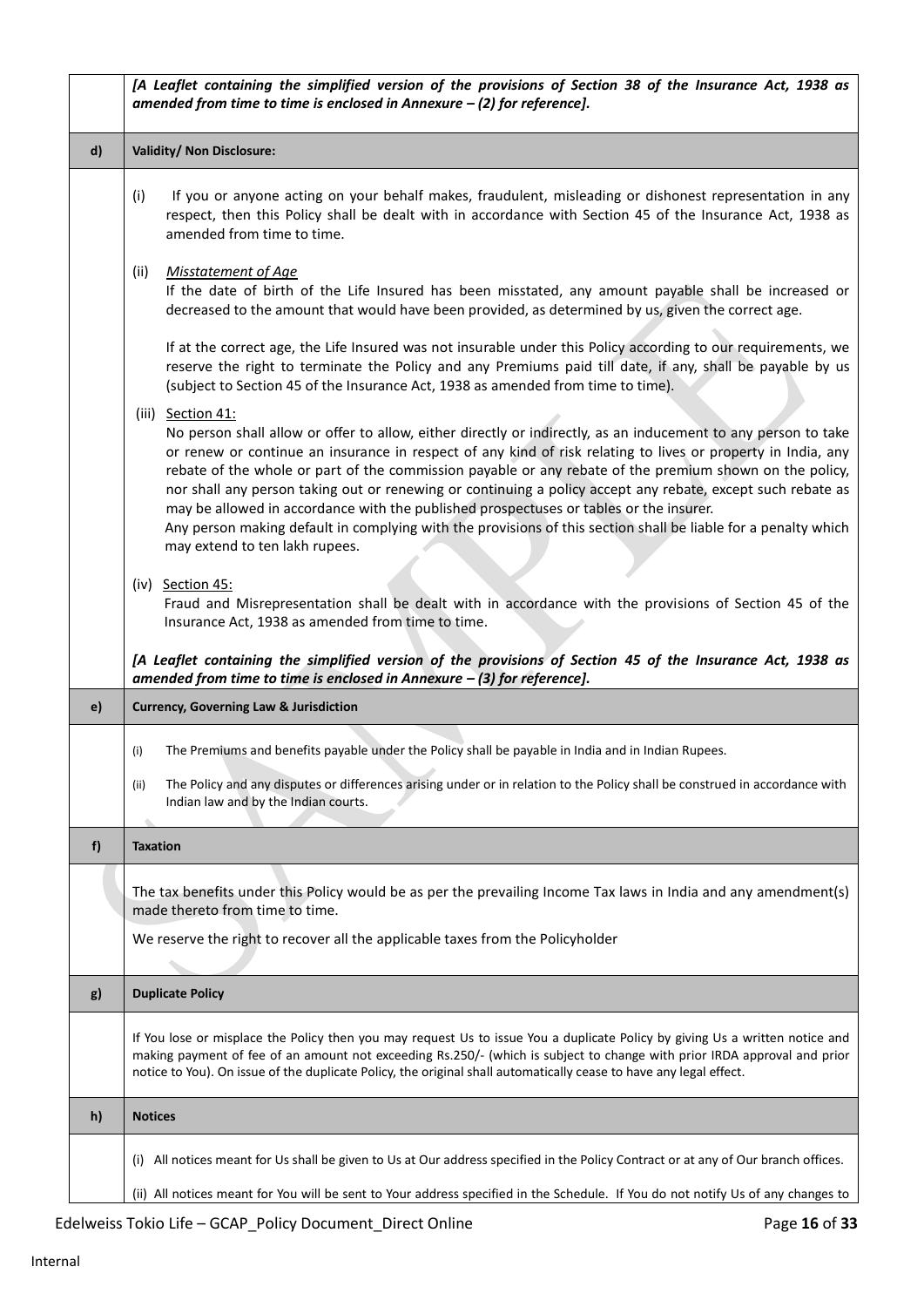|    | Your address, then notices or correspondence sent by Us to the last recorded address shall be valid and legally effective.                                                                                                                                                                                                                                             |
|----|------------------------------------------------------------------------------------------------------------------------------------------------------------------------------------------------------------------------------------------------------------------------------------------------------------------------------------------------------------------------|
|    |                                                                                                                                                                                                                                                                                                                                                                        |
|    | (iii) You would need to timely intimate us of any change in your address to enable us to provide important<br>information pertaining to your Policy.                                                                                                                                                                                                                   |
| i) | <b>Entire Contract</b>                                                                                                                                                                                                                                                                                                                                                 |
|    | (i) The Policy comprises the entire contract of insurance between You and Us. We shall not be bound or be deemed to be<br>bound by any alterations or changes, unless such changes are made by Us in writing through an endorsement.<br>(ii) Notwithstanding anything contained in this Policy, the provisions herein shall stand altered or superseded to such extent |
|    | and in such manner as may be required by any change in applicable law including but not limited to any regulations,<br>circulars or guidelines issued by IRDA of India.                                                                                                                                                                                                |
|    |                                                                                                                                                                                                                                                                                                                                                                        |
| i) | <b>Mode of Communication</b>                                                                                                                                                                                                                                                                                                                                           |
|    | The Company and the Policyholder may exchange communications pertaining to this Policy either through normal<br>correspondence or through electronic mail and the Company shall be within its right to seek clarifications / to carry out the<br>mandates of the Policyholder on merits in accordance with such communications.                                        |
|    | While accepting requests / mandate from the Policyholder through electronic mail, the Company may stipulate such conditions<br>as deemed fit to give effect to and comply with the provisions of Information Technology Act, 2000 as amended from time to<br>time and/or such other applicable laws in force from time to time.                                        |
| k) | <b>Vesting of Ownership</b>                                                                                                                                                                                                                                                                                                                                            |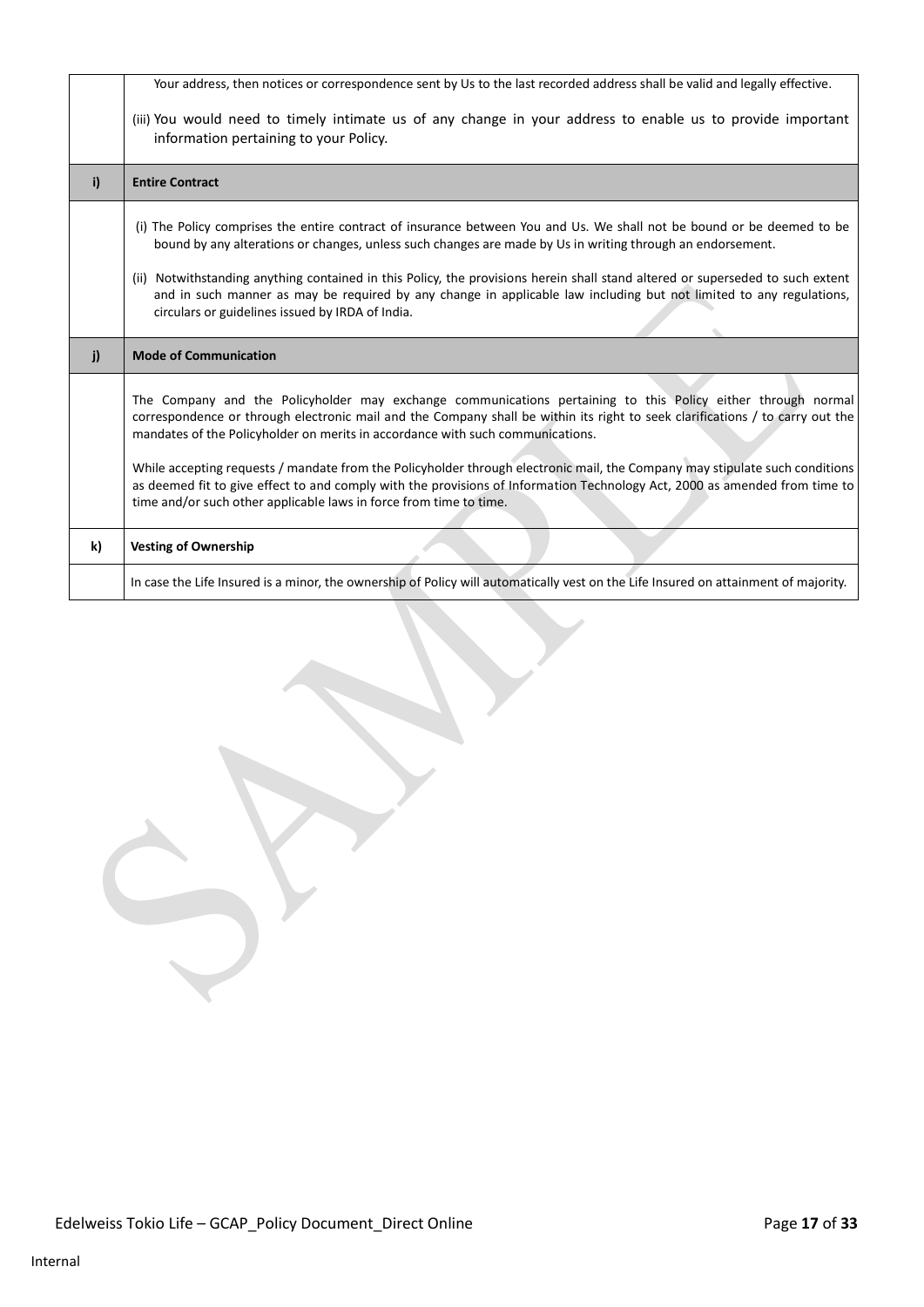# **PART - G**

**Grievance Redressal Mechanism:** We have established a Grievance Redressal Mechanism to assist in the resolution of any complaint, grievance or dispute in respect of the Policy. You are requested to submit your written complaint at any of the below mentioned touch points:

## **Step 1:**

- Toll free customer care number: 1-800-2121-212 (9:00 am to 9:00 pm, 7 days a week).
- Email us at: complaints@edelweisstokio.in [/ care@edelweisstokio.in](mailto:care@edelweisstokio.in)
- Write to us at: Customer Care, Edelweiss Tokio Life Insurance Company Ltd, 6<sup>th</sup> Floor, Tower 3, Wing 'B', Kohinoor City, Kirol Road, Kurla (W), Mumbai – 400070.
- You can lodge your grievance/complaint at any of our branches/offices

## **Step 2:**

If you do not receive any resolution to your complaint within a period of 2 weeks or if the response is not as per your expectations, please feel free to contact our Grievance Redressal Officer, at any of the below touch points:

- +91-22-71013322 (Between 10 am to 7 pm on Monday to Friday, except public holidays).
- [GRO@edelweisstokio.in](mailto:GRO@edelweisstokio.in)
- Write to us at: Customer Care, Edelweiss Tokio Life Insurance Company Limited, 6<sup>th</sup> Floor, Tower 3, Wing 'B', Kohinoor City, Kirol Road, Kurla (W), Mumbai 400070.

#### **Step 3:**

If you are not satisfied with the response of the GRO or do not receive a response from us within 14 days, you may approach the Grievance Cell of Insurance Regulatory and Development Authority of India (IRDAI'') on the following contact details:

- IRDAI Grievance Call Centre (IGCC) Toll free No: 155255
- Email ID: complaints@irda.gov.in
- Register online at: http://www.igms.irda.gov.in/

Address for communication for complaints by fax/paper:

Consumer Affairs Department Insurance Regulatory and Development Authority of India Sy. No. 115/1 Financial District Nanakramguda Gachibowli Hyderabad – 500 032, Telangana Fax No: 91- 40 – 20204000

If the complaint/grievance has still not been resolved you may at any time approach the Office of the Insurance Ombudsman established by the Central Government of India as per Rule 13 and 14 of the Insurance Ombudsman Rules, 2017 ('Insurance Ombudsman Rules').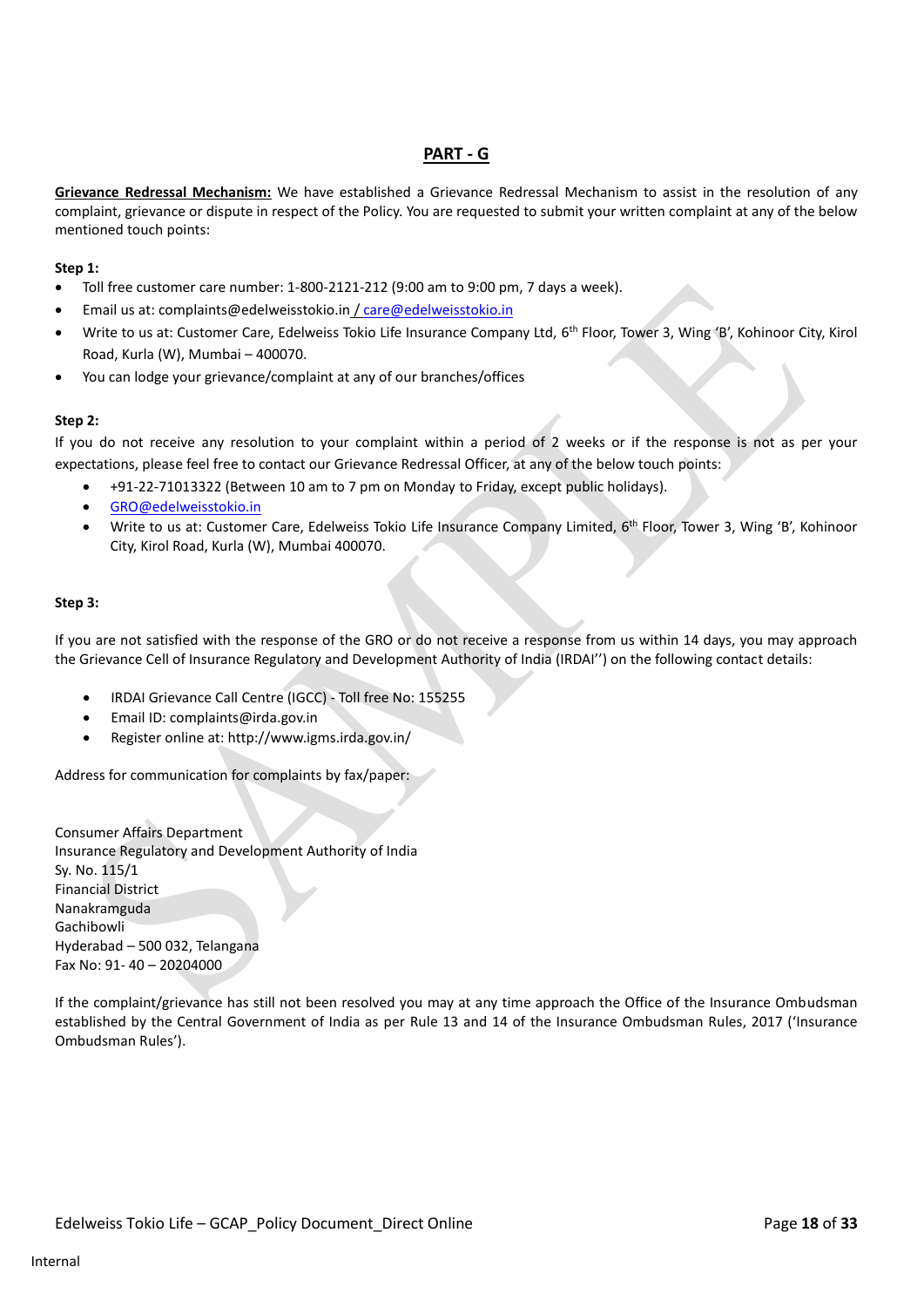### **Powers of Insurance Ombudsman under Rule 13 of the Insurance Ombudsman Rules:**

The Ombudsman shall receive and consider the following complaints or disputes relating to:

- a. delay in settlement of claims, beyond the time specified in the regulations, framed under Insurance Regulatory and Development Authority of India Act, 1999;
- b. any partial or total repudiation of claims by the Company;
- c. disputes over premium paid or payable in terms of insurance policy;
- d. misrepresentation of policy terms and conditions at any time in the policy document or policy contract;
- e. legal construction of insurance policies in so far as the dispute relates to claim;
- f. policy servicing related grievances against the Company and their agents and intermediaries;
- g. issuance of life insurance policy including health insurance policy which is not in conformity with the proposal form submitted by the proposer;
- h. non-issuance of insurance policy after receipt of premium in life insurance including health insurance; and
- i. any other matter resulting from the violation of provisions of the Insurance Act, 1938 or the regulations, circulars, guidelines or instructions issued by the IRDAI from time to time or the terms and conditions of the policy contract, in so far as they relate to issues mentioned at clauses (a) to (f) as mentioned above.

Manner in which complaint is to be made in accordance with Rule 14 of the Insurance Ombudsman Rules:

- 1. Any person who has a grievance against the Insurer/Company/Us, may himself or through his legal heirs make a complaint in writing to the Ombudsman within whose territorial jurisdiction the branch or office of the Company, complaint against or the residential address or place of residence of the complainant is located.
- 2. The complaint shall be in writing duly signed by the complainant or through his legal heirs, nominee or assignee and shall state clearly the name and address of the complainant, the name of the branch or office of the insurer against which the complaint is made, the fact giving rise to complaint, supported by documents, the nature and extent of the loss caused to the complainant and the relief sought from the Ombudsman.
- 3. No complaint to the Insurance Ombudsman shall lie unless:
	- a. the complainant makes a written representation to the Company named in the complaint and
		- i. either the Company had rejected the complaint; or
		- ii. the complainant had not received any reply within a period of one month after the Company received the complainant's representation; or
		- iii. the complainant is not satisfied with the reply given to him by the Company;
	- b. The complaint is made within one year
		- i. after the order of the Company rejecting the representation is received; or
		- ii. after receipt of decision of the Company which is not to the satisfaction of the complainant;
		- iii. after expiry of a period of one month from the date of sending the written representation to the Company if the Company named in the complaint fails to furnish reply to the complainant.
- 1. The Insurance Ombudsman shall be empowered to condone the delay in filing a complaint as mentioned above under (3) (b), as he may consider necessary, after calling for objections of the Company against the proposed condonation and after recording reasons for condoning the delay and in case the delay is condoned, the date of condonation of delay shall be deemed to be the date of filing of the complaint, for further proceedings under the Insurance Ombudsman Rules.
- 2. No complaint before the Insurance Ombudsman shall be maintainable on the same subject matter on which proceedings are pending before or disposed of by any court or consumer forum or arbitrator.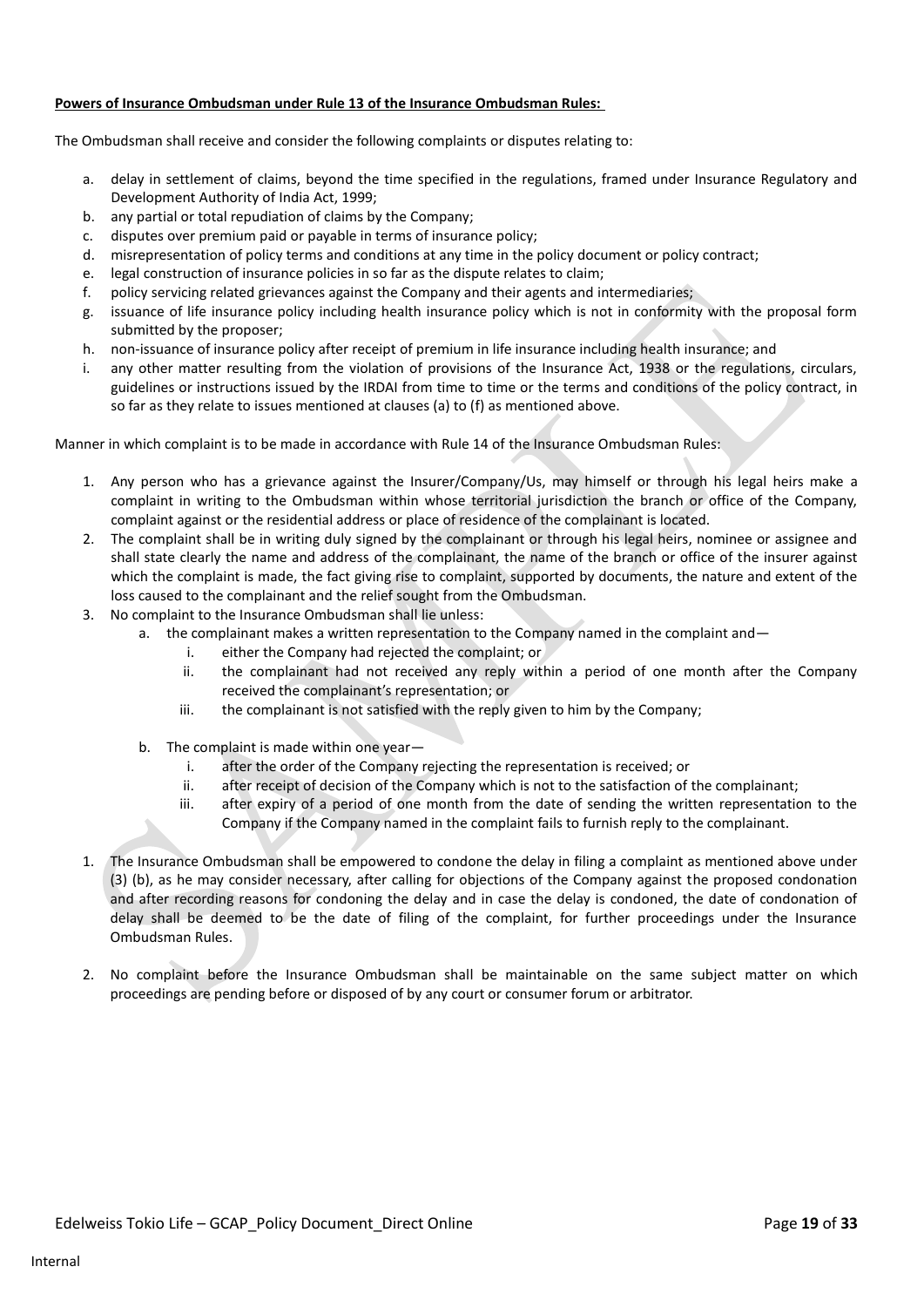# **The list of the Ombudsman with their addresses is given below:**

| Office of the Insurance Ombudsman,                                         | Office of the Insurance Ombudsman,                                |
|----------------------------------------------------------------------------|-------------------------------------------------------------------|
| Jeevan Prakash Building, 6th floor,                                        | 2 <sup>nd</sup> Floor, Janak Vihar Complex,                       |
| Tilak Marg, Relief Road,                                                   | 6, Malviya Nagar, Opp. Airtel Office, Near New Market,            |
| AHMEDABAD-380 001.                                                         | BHOPAL-462 003.                                                   |
| Tel.: 079-25501201/02/05/06                                                | Tel.:- 0755-2769201/9202                                          |
| Fax: 079-27546142                                                          | Fax: 0755-2769203                                                 |
| Email: bimalokpal.ahmedabad@ecoi.co.in                                     | Email: bimalokpal.bhopal@ecoi.co.in                               |
| Office of the Insurance Ombudsman                                          | Office of the Insurance Ombudsman,                                |
| 62, Forest Park,                                                           | SCO No.101-103, 2nd Floor, Batra Building, Sector 17-D,           |
| BHUBANESHWAR-751 009.                                                      | CHANDIGARH-160 017.                                               |
| Tel.: 0674-2596455/2596461                                                 | Tel.: 0172-2706196/2706468                                        |
| Fax: 0674-2596429                                                          | Fax: 0172-2708274                                                 |
| Email: bimalokpal.bhubaneswar@ecoi.co.in                                   | Email: bimalokpal.chandigarh@ecoi.co.in                           |
|                                                                            |                                                                   |
| Office of the Insurance Ombudsman,                                         | Office of the Insurance Ombudsman,                                |
| Fathima Akhtar Court, 4th Floor, 453                                       | 2/2 A, Universal Insurance Bldg., Asaf Ali Road,                  |
| Anna Salai, Teynampet,                                                     | <b>NEW DELHI-110 002.</b>                                         |
| <b>CHENNAI-600 018.</b>                                                    | Tel.: 011-23239633 / 23237532                                     |
| Tel.: 044-24333668/24335284                                                | Fax: 011-23230858                                                 |
| Fax: 044-24333664                                                          | Email: bimalokpal.delhi@ecoi.co.in                                |
| Email: bimalokpal.chennai@ecoi.co.in                                       |                                                                   |
| Office of the Insurance Ombudsman,                                         | Office of the Insurance Ombudsman,                                |
| Jeevan Nivesh, 5 <sup>th</sup> Floor, Nr. Panbazar over bridge, S.S. Road, | 6-2-46, 1st Floor, "Moin Court", Lane Opp. Saleem                 |
| <b>GUWAHATI-781 001 (ASSAM).</b>                                           | Function Palace, A. C. Guards,                                    |
| Tel.: 0361-2132204/05                                                      | Lakdi-Ka-Pool,                                                    |
| Fax: 0361-2732937                                                          | HYDERABAD-500 004.                                                |
| Email: bimalokpal.guwahati@ecoi.co.in                                      | Tel.: 040-65504123/23312122                                       |
|                                                                            | Fax: 040-23376599                                                 |
|                                                                            | Email: bimalokpal.hyderabad@ecoi.co.in                            |
| Office of the Insurance Ombudsman,                                         | Office of the Insurance Ombudsman,                                |
| 2nd Floor, CC 27/2603, Pulinat Bldg., Opp. Cochin Shipyard,                | Hindustan Building, Annexe, 4 <sup>th</sup> Floor, 4, C.R.Avenue, |
| M.G. Road,                                                                 | <b>KOLKATA - 700072</b>                                           |
| ERNAKULAM-682 015.                                                         | Tel: 033-22124339/22124340                                        |
| Tel: 0484-2358759/2359338                                                  | Fax: 22124341                                                     |
| Fax.: 0484-2359336                                                         | Email: bimalokpal.kolkata@ecoi.co.in                              |
| Email: bimalokpal.ernakulam@ecoi.co.in                                     |                                                                   |
| Office of the Insurance Ombudsman.                                         | Office of the Insurance Ombudsman.                                |
| 6th Floor, Jeevan Bhawan, Phase-II,                                        | 3rd Floor, Jeevan Seva Annexe, S.V. Road, Santacruz(W),           |
| Nawal Kishore Road, Hazratganj,                                            | MUMBAI-400 054.                                                   |
| <b>LUCKNOW-226 001.</b>                                                    | Tel: 022-26106960/26106552                                        |
| Tel: 0522 -2231331/2231330                                                 | Fax: 022-26106052                                                 |
| Fax: 0522-2231310                                                          | Email: bimalokpal.mumbai@ecoi.co.in                               |
| Email: bimalokpal.lucknow@ecoi.co.in                                       |                                                                   |
| Office of the Insurance Ombudsman,                                         | Office of the Insurance Ombudsman,                                |
| Gr. Floor, Jeevan Nidhi - II, Bhawani Singh Marg,                          | 3rd Floor, Jeevan Darshan, C.T.S. Nos. 195 to 198,                |
| JAIPUR-302005.                                                             | N.C. Kelkar Road, Narayan Peth                                    |
| Tel: 0141-2740363                                                          | PUNE - 411030.                                                    |
| Email: bimalokpal.jaipur@ecoi.co.in                                        | Tel: 020-41312555                                                 |
|                                                                            | Email: Bimalokpal.pune@ecoi.co.in                                 |
| Office of the Insurance Ombudsman,                                         | Office of the Insurance Ombudsman,                                |
| Jeevan Soudha Building,                                                    | Bhagwan Sahai Palace, 4th Floor, Main Road                        |
| PID No. 57-27-N-19                                                         | Naya Bans, Sector 15, Distt: Gautam Buddh Nagar                   |
| Ground Floor, 19/19, 24th Main Road,                                       | NOIDA - 201301.                                                   |
| JP Nagar, Ist Phase,                                                       | Tel: 0120-2514250/52/53                                           |
| <b>BENGALURU - 560 078.</b>                                                | Email: bimalokpal.noida@ecoi.co.in                                |
| Tel.: 080 - 26652048 / 26652049                                            |                                                                   |

Edelweiss Tokio Life – GCAP\_Policy Document\_Direct Online Page **20** of **33**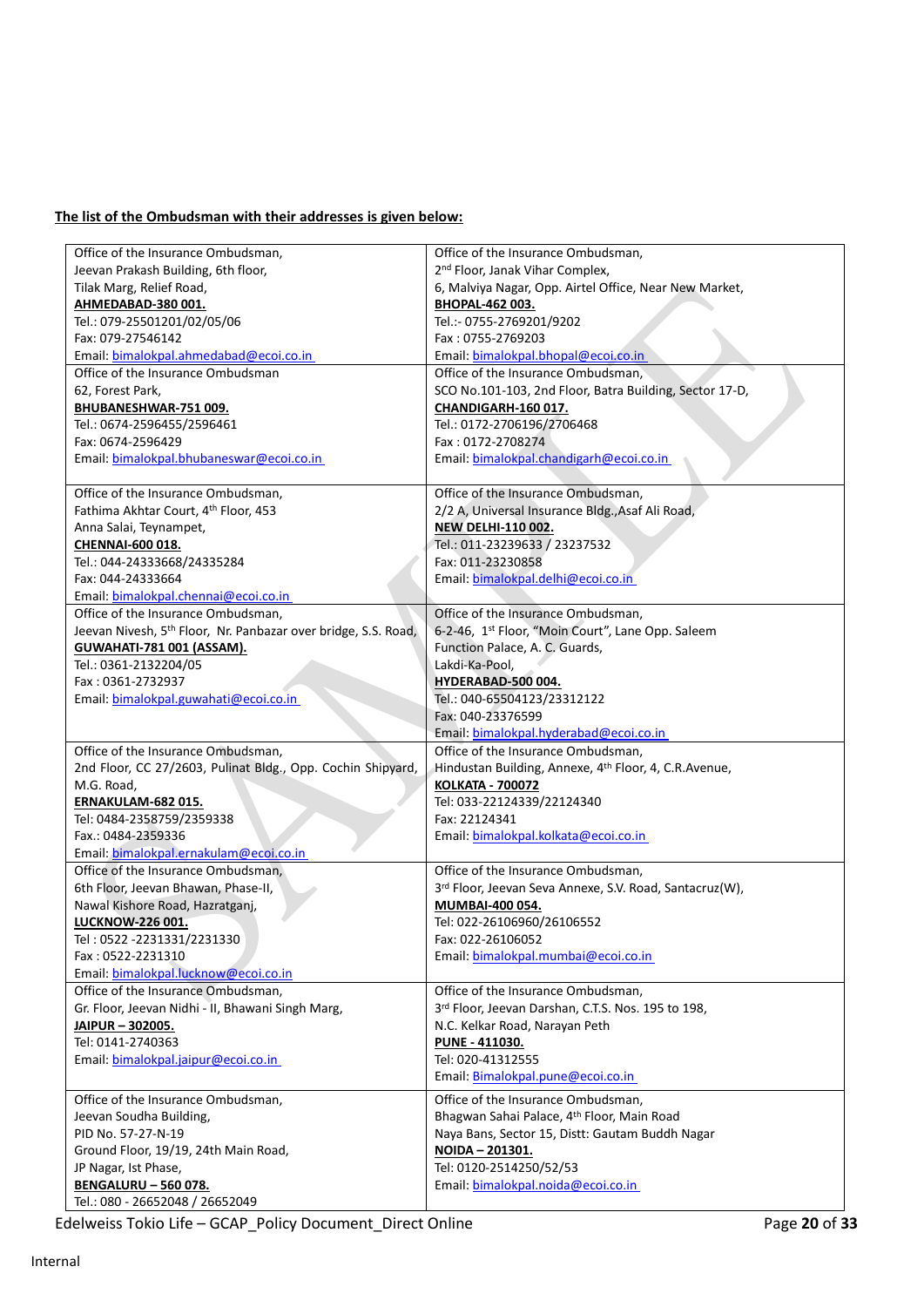| Email: bimalokpal.bengaluru@ecoi.co.in          |            |
|-------------------------------------------------|------------|
|                                                 |            |
|                                                 |            |
|                                                 |            |
|                                                 |            |
|                                                 |            |
| Office of the Insurance Ombudsman,              |            |
| 1 <sup>st</sup> Floor, Kalpana Arcade Building, |            |
| Bazar Samiti Road, Bahadurpur,                  |            |
| <b>PATNA - 800006</b>                           |            |
| Tel No: 0612-2680952                            |            |
| Email id: bimalokpal.patna@ecoi.co.in           | <b>AND</b> |

# **You may refer to the list of Ombudsman with their addresses on <http://ecoi.co.in/ombudsman.html>**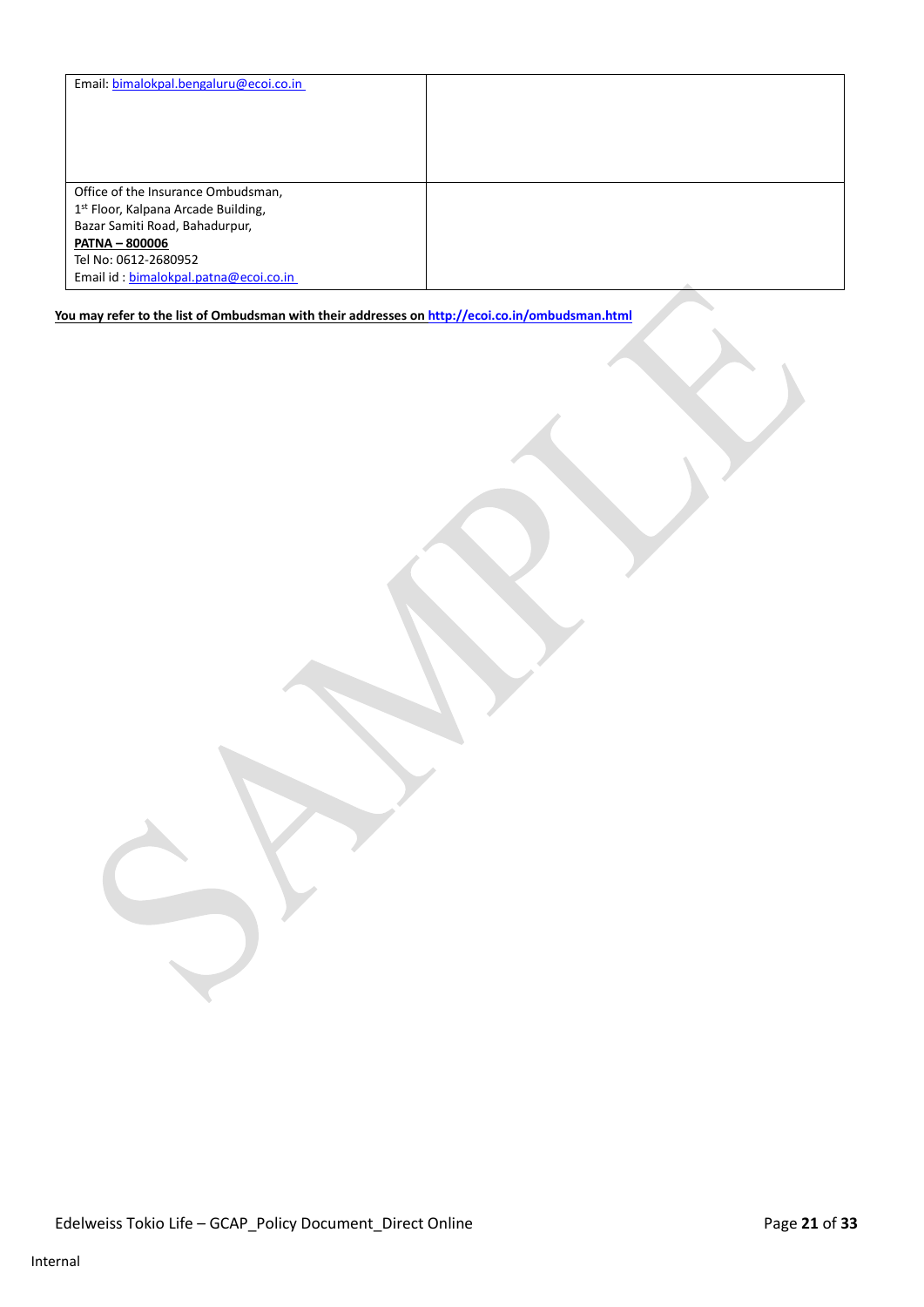## **Section 39 - Nomination by policyholder**

Nomination of a life insurance Policy is as below in accordance with Section 39 of the Insurance Act, 1938 as amended from time to time. The extant provisions in this regard are as follows:

01. The policyholder of a life insurance on his own life may nominate a person or persons to whom money secured by the policy shall be paid in the event of his death.

02. Where the nominee is a minor, the policyholder may appoint any person to receive the money secured by the policy in the event of policyholder's death during the minority of the nominee. The manner of appointment to be laid down by the insurer.

03. Nomination can be made at any time before the maturity of the policy.

04. Nomination may be incorporated in the text of the policy itself or may be endorsed on the policy communicated to the insurer and can be registered by the insurer in the records relating to the policy.

05. Nomination can be cancelled or changed at any time before policy matures, by an endorsement or a further endorsement or a will as the case may be.

06. A notice in writing of Change or Cancellation of nomination must be delivered to the insurer for the insurer to be liable to such nominee. Otherwise, insurer will not be liable if a bonafide payment is made to the person named in the text of the policy or in the registered records of the insurer.

07. Fee to be paid to the insurer for registering change or cancellation of a nomination can be specified by the Authority through Regulations.

08. On receipt of notice with fee, the insurer should grant a written acknowledgement to the policyholder of having registered a nomination or cancellation or change thereof.

09. A transfer or assignment made in accordance with Section 38 shall automatically cancel the nomination except in case of assignment to the insurer or other transferee or assignee for purpose of loan or against security or its reassignment after repayment. In such case, the nomination will not get cancelled to the extent of insurer's or transferee's or assignee's interest in the policy. The nomination will get revived on repayment of the loan.

10. The right of any creditor to be paid out of the proceeds of any policy of life insurance shall not be affected by the nomination.

11. In case of nomination by policyholder whose life is insured, if the nominees die before the policyholder, the proceeds are payable to policyholder or his heirs or legal representatives or holder of succession certificate.

12. In case nominee(s) survive the person whose life is insured, the amount secured by the policy shall be paid to such survivor(s).

13. Where the policyholder whose life is insured nominates his:

- a. parents or
- b. spouse or
- c. children or
- d. spouse and children
- e. or any of them

- the nominees are beneficially entitled to the amount payable by the insurer to the policyholder unless it is proved that policyholder could not have conferred such beneficial title on the nominee having regard to the nature of his title.

14. If nominee(s) die after the policyholder but before his share of the amount secured under the policy is paid, the share of the expired nominee(s) shall be payable to the heirs or legal representative of the nominee or holder of succession certificate of such nominee(s).

15. The provisions of sub-section 7 and 8 (13 and 14 above) shall apply to all policies maturing for payment on the commencement of The Insurance Act, 1938.

16. If policyholder dies after maturity but the proceeds and benefit of the policy has not been paid to him because of his death, his nominee(s) shall be entitled to the proceeds and benefit of the policy.

17. The provisions of this Section 39 are not applicable to any life insurance policy to which Section 6 of Married Women's Property Act, 1874 ('MWP Act') applies or has at any time applied except where, a nomination is made in favour of spouse or children or spouse and children whether or not on the face of the policy it is mentioned that it is made under Section 39. Where nomination is intended to be made to spouse or children or spouse and children under Section 6 of MWP Act, it should be specifically mentioned on the policy. In such a case only, the provisions of Section 39 will not apply.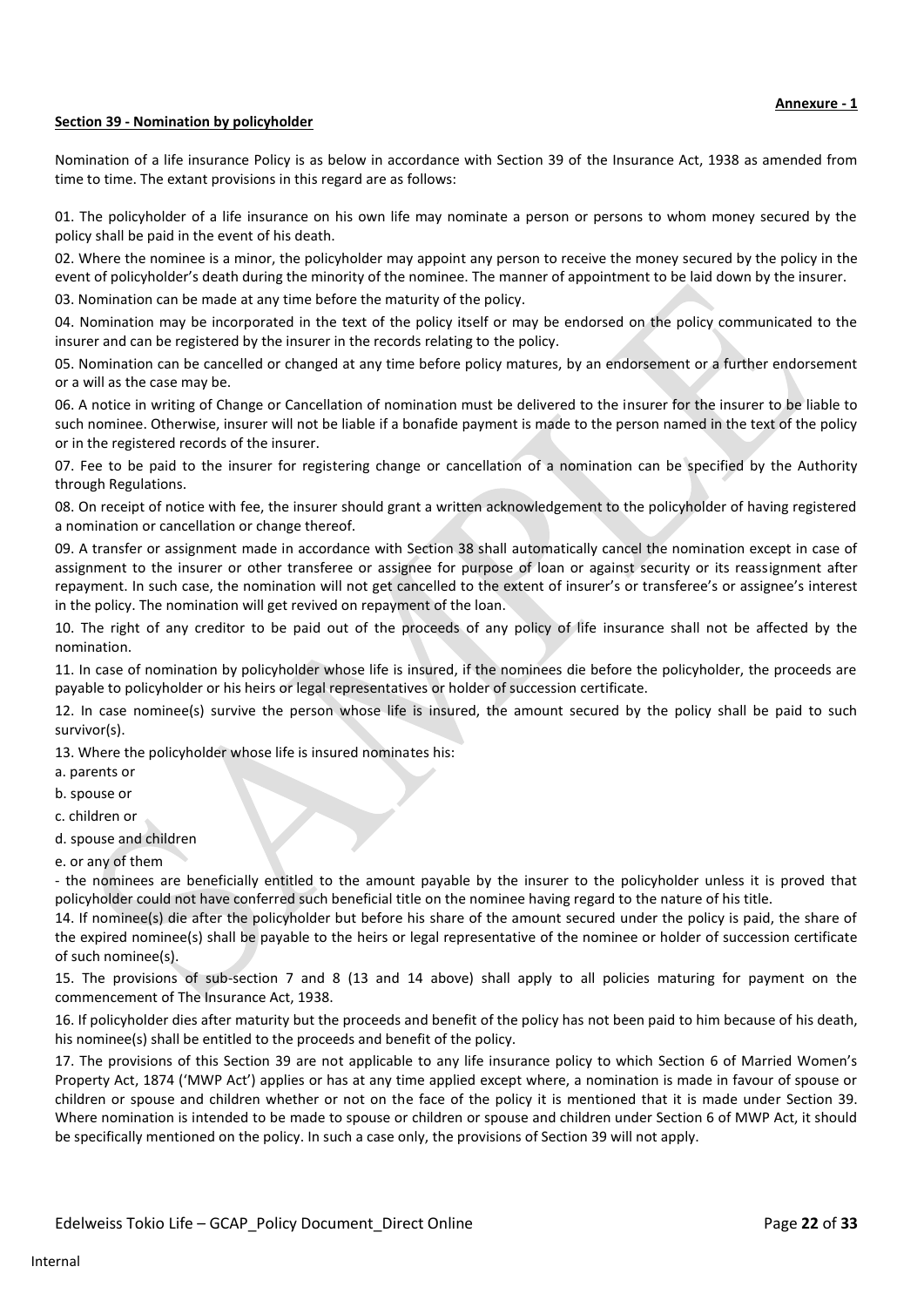*[Disclaimer: This is a simplified version of Section 39 of the Insurance Act, 1938 as amended from time to time. The Policyholders are advised to refer to The Insurance Act, 1938 as amended from time to time for complete and accurate details.]*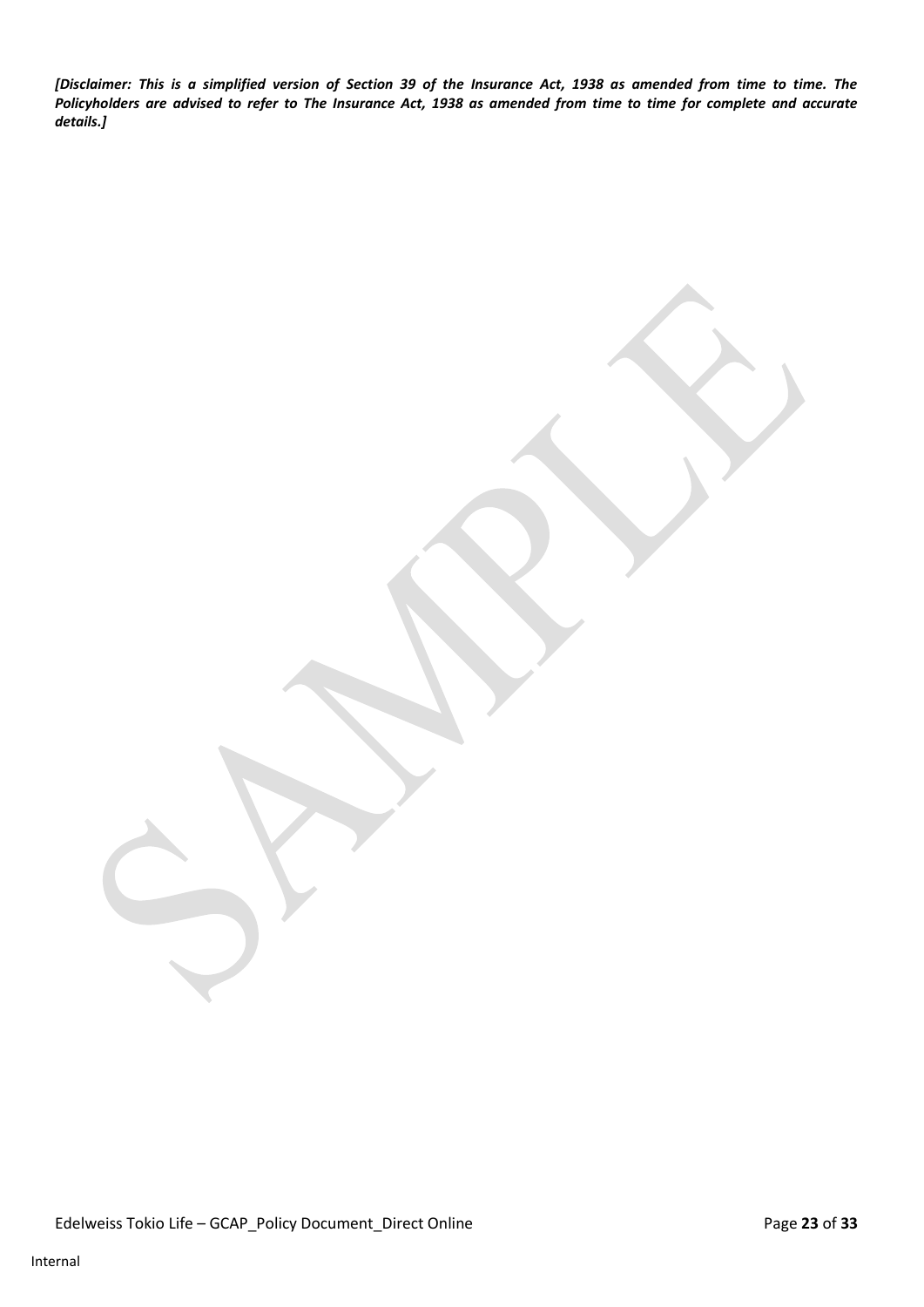## **Section 38 - Assignment and Transfer of Insurance Policies**

Assignment or Transfer of a Policy should be in accordance with Section 38 of the Insurance Act, 1938 as amended from time to time. The extant provisions in this regard are as follows:

1. This policy may be transferred/assigned, wholly or in part, with or without consideration.

2. An Assignment may be effected in a policy by an endorsement upon the policy itself or by a separate instrument under notice to the Insurer.

3. The instrument of assignment should indicate the fact of transfer or assignment and the reasons for the assignment or transfer, antecedents of the assignee and terms on which assignment is made.

4. The assignment must be signed by the transferor or assignor or duly authorized agent and attested by at least one witness.

5. The transfer of assignment shall not be operative as against an insurer until a notice in writing of the transfer or assignment and either the said endorsement or instrument itself or copy there of certified to be correct by both transferor and transferee or their duly authorised agents have been delivered to the insurer.

6. Fee to be paid for assignment or transfer can be specified by the Authority through Regulations.

7. On receipt of notice with fee, the insurer should Grant a written acknowledgement of receipt of notice. Such notice shall be conclusive evidence against the insurer of duly receiving the notice.

8. If the insurer maintains one or more places of business, such notices shall be delivered only at the place where the policy is being serviced.

9. The insurer may accept or decline to act upon any transfer or assignment or endorsement, if it has sufficient reasons to believe that it is

a. not bonafide or

b. not in the interest of the policyholder or

c. not in public interest or

d. is for the purpose of trading of the insurance policy.

10. Before refusing to act upon endorsement, the Insurer should record the reasons in writing and communicate the same in writing to Policyholder within 30 days from the date of policyholder giving a notice of transfer or assignment.

11. In case of refusal to act upon the endorsement by the Insurer, any person aggrieved by the refusal may prefer a claim to IRDAI within 30 days of receipt of the refusal letter from the Insurer.

12. The priority of claims of persons interested in an insurance policy would depend on the date on which the notices of assignment or transfer is delivered to the insurer; where there are more than one instruments of transfer or assignment, the priority will depend on dates of delivery of such notices. Any dispute in this regard as to priority should be referred to Authority.

13. Every assignment or transfer shall be deemed to be absolute assignment or transfer and the assignee or transferee shall be deemed to be absolute assignee or transferee, except

a. where assignment or transfer is subject to terms and conditions of transfer or assignment; OR

b. where the transfer or assignment is made upon condition that

i. the proceeds under the policy shall become payable to policyholder or nominee(s) in the event of assignee or transferee dying before the insured OR

ii. the insured surviving the term of the policy

Such conditional assignee will not be entitled to obtain a loan on policy or surrender the policy. This provision will prevail notwithstanding any law or custom having force of law which is contrary to the above position.

14. In other cases, the insurer shall, subject to terms and conditions of assignment, recognize the transferee or assignee named in the notice as the absolute transferee or assignee and such person

a. shall be subject to all liabilities and equities to which the transferor or assignor was subject to at the date of transfer or assignment and

b. may institute any proceedings in relation to the policy

c. obtain loan under the policy or surrender the policy without obtaining the consent of the transferor or assignor or making him a party to the proceedings

15. Any rights and remedies of an assignee or transferee of a life insurance policy under an assignment or transfer effected before commencement of the Insurance Laws (Amendment) Ordinance, 2014 shall not be affected by this section.

## *[Disclaimer: This is a simplified version of Section 38 of the Insurance Act, 1938 as amended from time to time. The Policyholders are advised to refer to The Insurance Act, 1938 as amended from time to time for complete and accurate details.]*

Edelweiss Tokio Life – GCAP\_Policy Document\_Direct Online Page **24** of **33**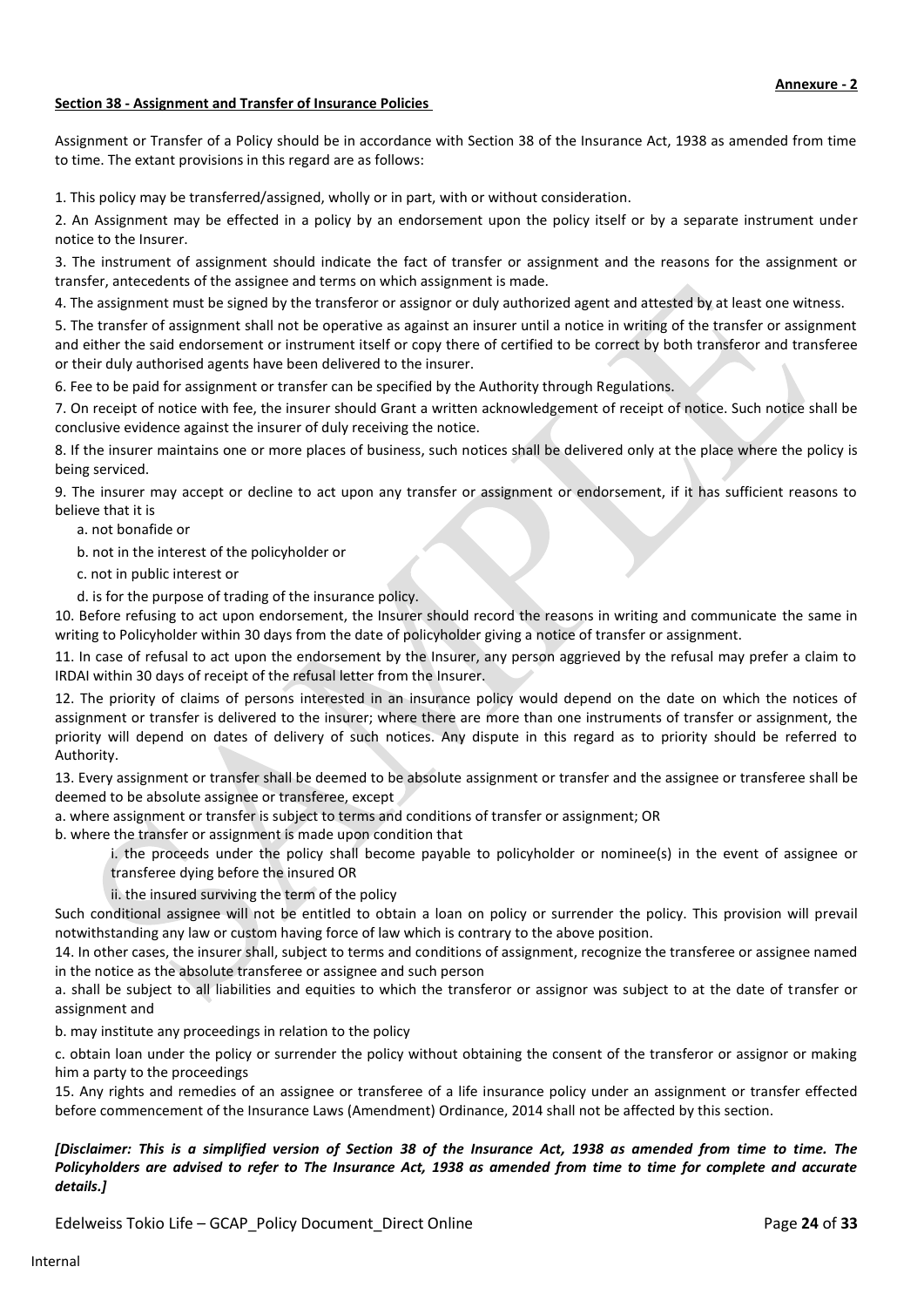## **Section 45 – Policy shall not be called in question on the ground of mis-statement after three years**

Provisions regarding policy not being called into question in terms of Section 45 of the Insurance Act, 1938 as amended from time to time are as follows:

- 1. No Policy of Life Insurance shall be called in question **on any ground whatsoever** after expiry of 3 years from
- a. the date of issuance of policy; or
- b. the date of commencement of risk; or
- c. the date of revival of policy; or
- d. the date of rider to the policy

#### - whichever is later.

2. On the ground of fraud, a policy of Life Insurance may be called in question within 3 years from

- a. the date of issuance of policy or
- b. the date of commencement of risk or
- c. the date of revival of policy or
- d. the date of rider to the policy

#### - whichever is later.

For this, the insurer should communicate in writing to the insured or legal representative or nominee or assignees of insured, as applicable, mentioning the ground and materials on which such decision is based.

3. Fraud means any of the following acts committed by insured or by his agent, with the intent to deceive the insurer or to induce the insurer to issue a life insurance policy:

- a. The suggestion, as a fact of that which is not true and which the insured does not believe to be true;
- b. The active concealment of a fact by the insured having knowledge or belief of the fact;
- c. Any other act fitted to deceive; and
- d. Any such act or omission as the law specifically declares to be fraudulent.

4. Mere silence is not fraud unless, depending on circumstances of the case, it is the duty of the insured or his agent keeping silence to speak or silence is in itself equivalent to speak.

5. No Insurer shall repudiate a life insurance Policy on the ground of Fraud, if the Insured / beneficiary can prove that the misstatement was true to the best of his knowledge and there was no deliberate intention to suppress the fact or that such mis-statement of or suppression of material fact are within the knowledge of the insurer. Onus of disproving is upon the policyholder, if alive, or beneficiaries.

6. Life insurance Policy can be called in question within 3 years on the ground that any statement of or suppression of a fact material to expectancy of life of the insured was incorrectly made in the proposal or other document basis which policy was issued or revived or rider issued. For this, the insurer should communicate in writing to the insured or legal representative or nominee or assignees of insured, as applicable, mentioning the ground and materials on which decision to repudiate the policy of life insurance is based.

7. In case repudiation is on ground of mis-statement and not on fraud, the premium collected on policy till the date of repudiation shall be paid to the insured or legal representative or nominee or assignees of insured, within a period of 90 days from the date of repudiation.

8. Fact shall not be considered material unless it has a direct bearing on the risk undertaken by the insurer. The onus is on insurer to show that if the insurer had been aware of the said fact, no life insurance policy would have been issued to the insured.

9. The insurer can call for proof of age at any time if he is entitled to do so and no policy shall be deemed to be called in question merely because the terms of the policy are adjusted on subsequent proof of age of life insured. So, this Section will not be applicable for questioning age or adjustment based on proof of age submitted subsequently.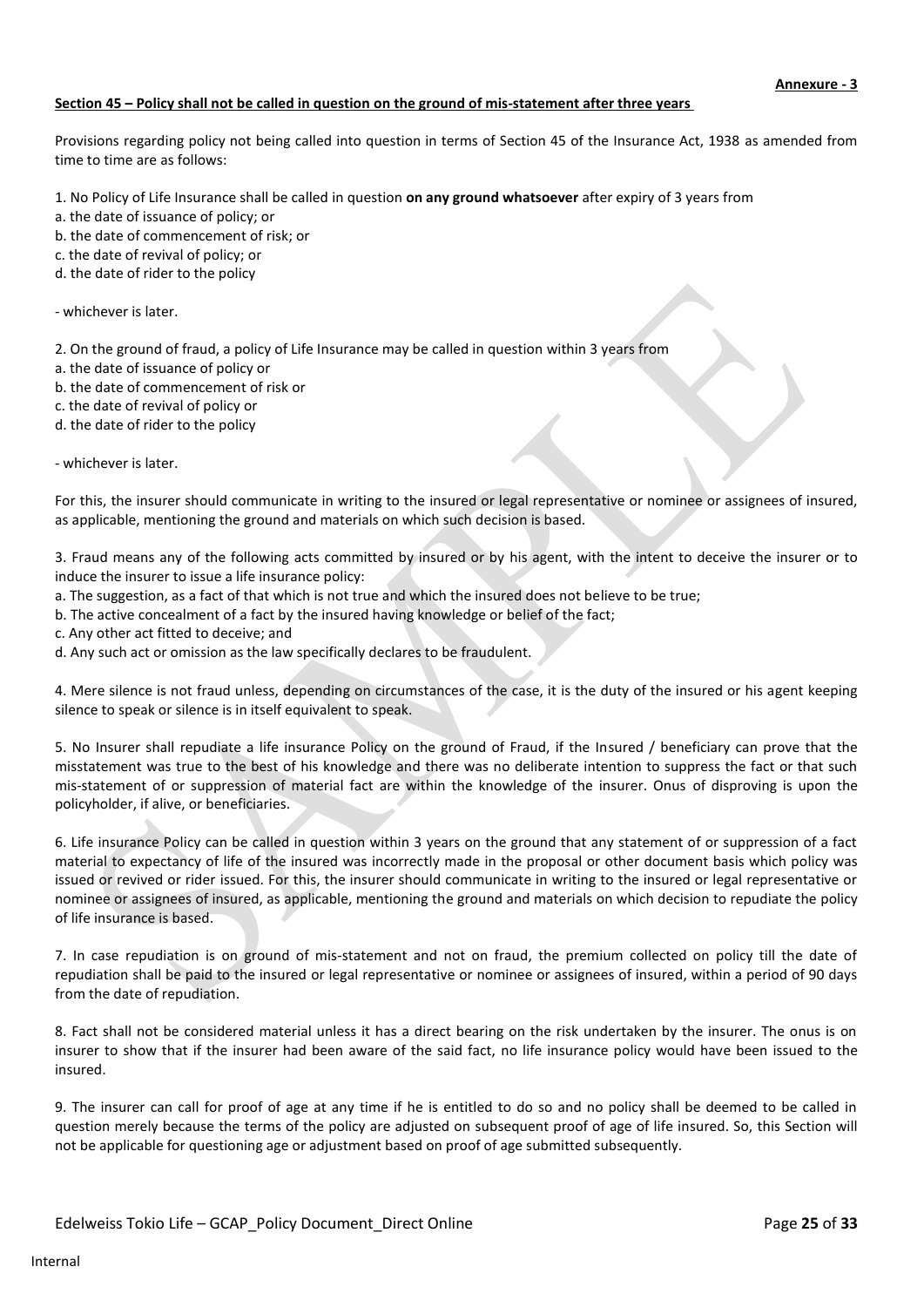|      | <b>Band 1: Annualized Premium below 40000</b> |  |  |  |  |  | <b>Band 2: Annualized Premium 40000 &amp; above</b> |  |  |  |  |  |
|------|-----------------------------------------------|--|--|--|--|--|-----------------------------------------------------|--|--|--|--|--|
| Δσρ. |                                               |  |  |  |  |  |                                                     |  |  |  |  |  |

*[Disclaimer: This is a simplified version of Section 45 of the Insurance Act, 1938 as amended from time to time. The Policyholders are advised to refer to The Insurance Act, 1938 as amended from time to time for complete and accurate details.]*

**Annexure A.1: Guaranteed Accrual Additions Rate (as % of Total Annualized Premiums Paid) (5 Pay, male)**

Edelweiss Tokio Life – GCAP\_Policy Document\_Direct Online Page 26 of 33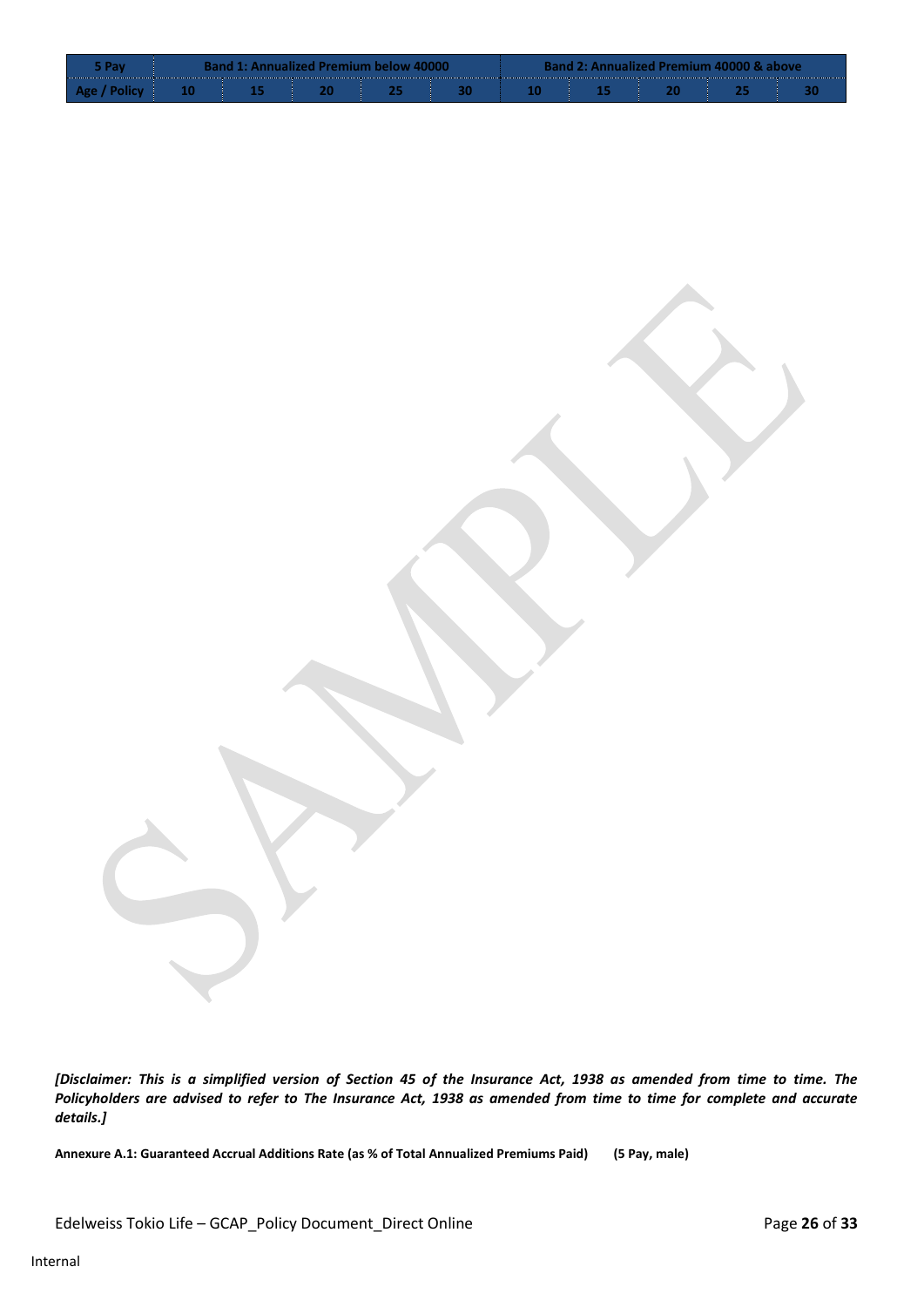| <b>Term</b>    |                |                |                          |              |                              |                |                |                |                |                |
|----------------|----------------|----------------|--------------------------|--------------|------------------------------|----------------|----------------|----------------|----------------|----------------|
| 0              |                |                | 10.53                    | 10.08        | 10.07                        |                |                | 12.88          | 12.74          | 13.26          |
| $\mathbf 1$    |                |                | 10.60                    | 10.14        | 10.14                        |                |                | 12.94          | 12.80          | 13.33          |
| $\overline{c}$ |                |                | 10.65                    | 10.19        | 10.19                        |                |                | 12.99          | 12.85          | 13.38          |
| 3              |                | 12.61          | 10.68                    | 10.22        | 10.23                        |                | 14.93          | 13.02          | 12.88          | 13.41          |
| 4              |                | 12.64          | 10.70                    | 10.24        | 10.25                        |                | 14.95          | 13.04          | 12.90          | 13.43          |
| 5              |                | 12.44          | 10.54                    | 10.09        | 10.09                        |                | 14.76          | 12.88          | 12.75          | 13.27          |
| 6              |                | 12.48          | 10.57                    | 10.12        | 10.12                        |                | 14.79          | 12.91          | 12.77          | 13.30          |
| $\overline{7}$ |                | 12.49          | 10.58                    | 10.13        | 10.13                        |                | 14.81          | 12.92          | 12.79          | 13.31          |
| 8              | 24.90          | 12.50          | 10.59                    | 10.13        | 10.13                        | 29.08          | 14.82          | 12.93          | 12.79          | 13.31          |
| 9              | 24.89          | 12.50          | 10.58                    | 10.13        | 10.12                        | 29.08          | 14.82          | 12.93          | 12.79          | 13.30          |
| 10             | 24.87          | 12.49          | 10.57                    | 10.11        | 10.10                        | 29.05          | 14.81          | 12.92          | 12.77          | 13.28          |
| $11\,$         | 24.83          | 12.47          | 10.56                    | 10.10        | 10.08                        | 29.02          | 14.79          | 12.90          | 12.76          | 13.26          |
| $12\,$         | 24.79          | 12.45          | 10.54                    | 10.08        | 10.05                        | 28.97          | 14.77          | 12.88          | 12.74          | 13.23          |
| 13             | 24.73          | 12.43          | 10.52                    | 10.05        | 10.02                        | 28.92          | 14.75          | 12.86          | 12.72          | 13.20          |
| 14             | 24.68          | 12.41          | 10.50                    | 10.03        | 9.99                         | 28.87          | 14.73          | 12.84          | 12.69          | 13.17          |
| 15             | 24.64          | 12.39          | 10.48                    | 10.01        | 9.96                         | 28.82          | 14.71          | 12.83          | 12.67          | 13.14          |
| 16             | 24.59          | 12.37          | 10.46                    | 9.99         | 9.93                         | 28.78          | 14.69          | 12.81          | 12.65          | 13.10          |
| $17\,$         | 24.56          | 12.35          | 10.45                    | 9.96         | 9.89                         | 28.75          | 14.67          | 12.79          | 12.62          | 13.07          |
| 18             | 24.53          | 12.33          | 10.43                    | 9.94         | 9.86                         | 28.72          | 14.66          | 12.77          | 12.60          | 13.03          |
| 19             | 24.50          | 12.32          | 10.41                    | 9.92         | 9.82                         | 28.69          | 14.64          | 12.76          | 12.58          | 12.99          |
| $20\,$         | 24.48          | 12.31          | 10.40                    | 9.89         | 9.78                         | 28.67          | 14.63          | 12.74          | 12.55          | 12.95<br>12.90 |
| 21<br>22       | 24.46          | 12.30          | 10.38<br>10.36           | 9.87<br>9.84 | 9.74<br>9.69                 | 28.65          | 14.62<br>14.61 | 12.73          | 12.53<br>12.50 | 12.85          |
| 23             | 24.45<br>24.43 | 12.28<br>12.27 | 10.34                    | 9.80         | 9.63                         | 28.63<br>28.62 | 14.59          | 12.71<br>12.69 | 12.46          | 12.80          |
| 24             | 24.41          | 12.26          | 10.32                    | 9.77         | 9.57                         | 28.60          | 14.58          | 12.67          | 12.42          | 12.73          |
| 25             | 24.39          | 12.24          | 10.30                    | 9.72         | 9.51                         | 28.58          | 14.56          | 12.64          | 12.38          | 12.66          |
| 26             | 24.37          | 12.22          | 10.26                    | 9.67         | 9.43                         | 28.56          | 14.54          | 12.61          | 12.33          | 12.58          |
| 27             | 24.34          | 12.19          | 10.23                    | 9.62         | 9.35                         | 28.53          | 14.52          | 12.57          | 12.27          | 12.50          |
| 28             | 24.30          | 12.16          | 10.19                    | 9.56         | 9.26                         | 28.49          | 14.49          | 12.53          | 12.21          | 12.40          |
| 29             | 24.26          | 12.13          | 10.14                    | 9.48         | 9.16                         | 28.45          | 14.46          | 12.48          | 12.14          | 12.30          |
| 30             | 24.20          | 12.09          | 10.08                    | 9.40         | 9.05                         | 28.40          | 14.42          | 12.43          | 12.05          | 12.18          |
| 31             | 24.14          | 12.04          | 10.02                    | 9.31         | 8.93                         | 28.33          | 14.37          | 12.36          | 11.96          | 12.06          |
| 32             | 24.06          | 11.99          | 9.94                     | 9.22         | 8,80                         | 28.26          | 14.32          | 12.29          | 11.86          | 11.92          |
| 33             | 23.97          | 11.92          | 9.86                     | 9.11         | 8.65                         | 28.17          | 14.25          | 12.21          | 11.75          | 11.77          |
| 34             | 23.87          | 11.85          | 9.77                     | 8.99         | 8.49                         | 28.07          | 14.18          | 12.11          | 11.63          | 11.60          |
| 35             | 23.75          | 11.76          | 9.66                     | 8.86         | 8.32                         | 27.95          | 14.10          | 12.01          | 11.50          | 11.43          |
| 36             | 23.61          | 11.66          | 9.55                     | 8.71         | 8.13                         | 27.81          | 14.00          | 11.90          | 11.36          | 11.23          |
| 37             | 23.45          | 11.55          | 9.42                     | 8.56         | 7.93                         | 27.66          | 13.89          | 11.77          | 11.20          | 11.02          |
| 38             | 23.26          | 11.43          | 9.29                     | 8.39         | 7.71                         | 27.47          | 13.77          | 11.64          | 11.03          | 10.79          |
| 39             | 23.05          | 11.29          | 9.13                     | 8.20         | 7.47                         | 27.26          | 13.64          | 11.49          | 10.84          | 10.54          |
| 40             | 22.80          | 11.14          | 8.97                     | 8.00         | 7.20                         | 27.02          | 13.49          | 11.32          | 10.64          | 10.27          |
| 41             | 22.52          | 10.96          | 8.79                     | 7.78         | ä,                           | 26.75          | 13.32          | 11.14          | 10.42          |                |
| 42             | 22.21          | 10.78          | 8.59                     | 7.54         |                              | 26.44          | 13.14          | 10.95          | 10.17          |                |
| 43             | 21.86          | 10.57          | 8.37                     | 7.27         | $\qquad \qquad \blacksquare$ | 26.10          | 12.94          | 10.73          | 9.91           |                |
| 44             | 21.47          | 10.34          | 8.14                     | 6.98         | $\blacksquare$               | 25.71          | 12.72          | 10.50          | 9.62           |                |
| 45             | 21.03          | 10.10          | 7.88                     | 6.67         | $\overline{\phantom{a}}$     | 25.29          | 12.48          | 10.25          | 9.30           |                |
| 46             | 20.55          | 9.83           | 7.60                     | ÷,           |                              | 24.82          | 12.22          | 9.97           | ÷,             |                |
| 47             | 20.04<br>19.48 | 9.54           | 7.29                     |              | $\overline{\phantom{a}}$     | 24.32          | 11.94          | 9.67           |                |                |
| 48             |                | 9.23           | 6.96                     |              | $\overline{\phantom{a}}$     | 23.78          | 11.63          | 9.34           |                |                |
| 49<br>50       | 18.89          | 8.89<br>8.53   | 6.61<br>6.22             |              | ÷,                           | 23.20<br>22.58 | 11.31<br>10.96 | 8.99<br>8.61   |                |                |
| 51             | 18.26<br>17.59 | 8.15           | $\overline{\phantom{0}}$ |              |                              | 21.94          | 10.58          | $\overline{a}$ |                |                |
| 52             | 16.89          | 7.73           |                          |              |                              | 21.25          | 10.17          |                |                |                |
| 53             | 16.14          | 7.29           |                          |              |                              | 20.52          | 9.73           |                |                |                |
| 54             | 15.35          | 6.81           |                          |              | ÷,                           | 19.73          | 9.26           |                |                |                |
| 55             | 14.49          | 6.29           |                          |              |                              | 18.90          | 8.75           |                |                |                |

# **GAA for female lives**:

Up to Age 3: Same as male rate of age 0

Age 4 & above: Same as 3 year younger male rate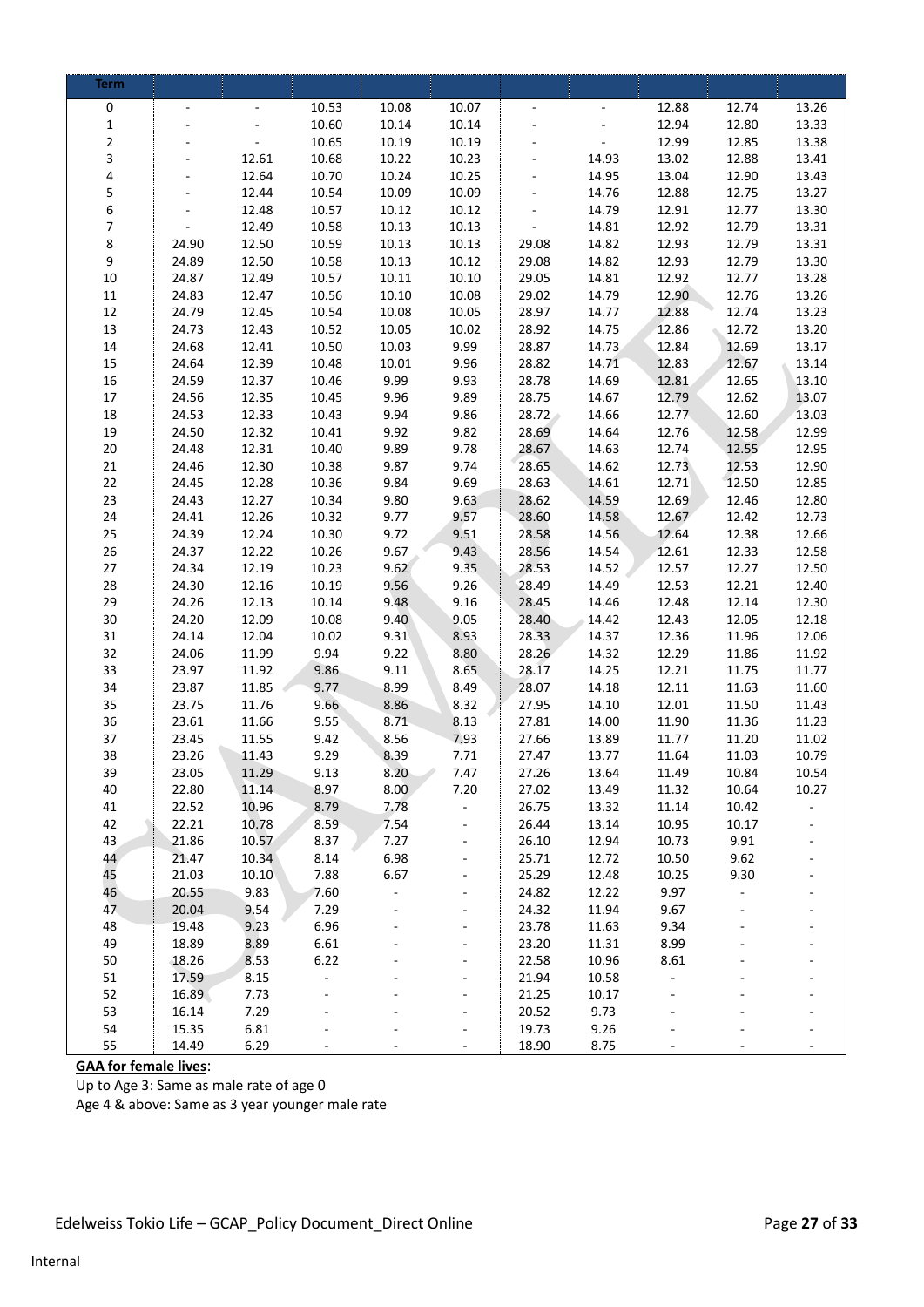| 7 Pav                        |    | <b>Band 1: Annualized Premium below 40000</b> |       |       | <b>Band 2: Annualized Premium 40000 &amp; above</b> |    |                          |       |       |       |  |
|------------------------------|----|-----------------------------------------------|-------|-------|-----------------------------------------------------|----|--------------------------|-------|-------|-------|--|
| <b>Policy</b><br><b>Term</b> | 10 | 15                                            | 20    | 25    | 30                                                  | 10 | 15                       | 20    | 25    | 30    |  |
|                              |    | $\overline{\phantom{a}}$                      | 10.73 | 10.72 | 11.20                                               |    | $\overline{a}$           | 12.43 | 12.65 | 13.50 |  |
|                              |    | $\overline{\phantom{a}}$                      | 10.78 | 10.77 | 11.25                                               |    | $\overline{a}$           | 12.48 | 12.69 | 13.55 |  |
|                              |    | $\sim$                                        | 10.81 | 10.81 | 11.29                                               | -  | $\overline{\phantom{a}}$ | 12.51 | 12.73 | 13.59 |  |

**Annexure A.2: Guaranteed Accrual Additions Rate (as % of Total Annualized Premiums Paid) (7 Pay, male)**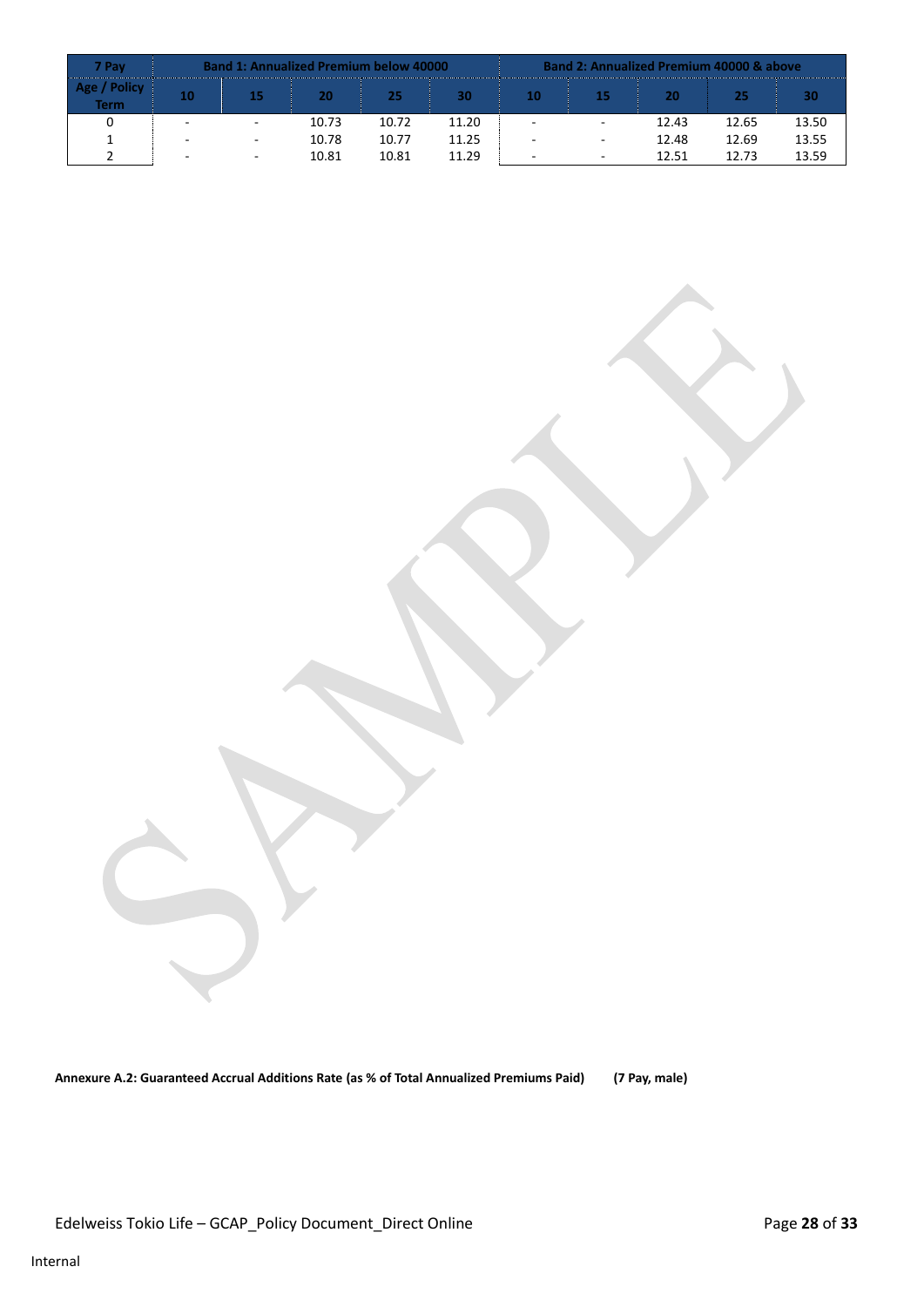| 3              |                | 12.18 | 10.84 | 10.83 | 11.31                    | $\overline{\phantom{a}}$ | 13.87 | 12.54 | 12.75  | 13.61 |
|----------------|----------------|-------|-------|-------|--------------------------|--------------------------|-------|-------|--------|-------|
| 4              | $\frac{1}{2}$  | 12.20 | 10.86 | 10.85 | 11.33                    | $\frac{1}{2}$            | 13.89 | 12.55 | 12.77  | 13.63 |
| 5              |                | 12.06 | 10.74 | 10.74 | 11.22                    | $\blacksquare$           | 13.74 | 12.44 | 12.66  | 13.51 |
| 6              | $\blacksquare$ | 12.09 | 10.76 | 10.76 | 11.24                    | $\Box$                   | 13.77 | 12.46 | 12.68  | 13.53 |
| $\overline{7}$ | $\Box$         | 12.11 | 10.78 | 10.77 | 11.25                    | $\blacksquare$           | 13.79 | 12.47 | 12.69  | 13.55 |
| 8              | 22.37          | 12.12 | 10.78 | 10.78 | 11.25                    | 25.40                    | 13.80 | 12.48 | 12.70  | 13.55 |
| 9              | 22.37          | 12.12 | 10.78 | 10.77 | 11.25                    | 25.41                    | 13.80 | 12.48 | 12.70  | 13.54 |
| $10\,$         | 22.36          | 12.11 | 10.78 | 10.77 | 11.24                    | 25.39                    | 13.79 | 12.47 | 12.69  | 13.53 |
| 11             | 22.33          | 12.10 | 10.77 | 10.76 | 11.22                    | 25.37                    | 13.78 | 12.46 | 12.68  | 13.52 |
| 12             | 22.30          | 12.08 | 10.76 | 10.74 | 11.21                    | 25.34                    | 13.77 | 12.45 | 12.67  | 13.50 |
| 13             | 22.27          | 12.07 | 10.74 | 10.73 | 11.19                    | 25.30                    | 13.75 | 12.44 | 12.65  | 13.48 |
| $14\,$         | 22.23          | 12.05 | 10.73 | 10.71 | 11.17                    | 25.27                    | 13.74 | 12.43 | 12.64  | 13.46 |
| 15             | 22.20          | 12.04 | 10.72 | 10.70 | 11.15                    | 25.23                    | 13.73 | 12.41 | 12.62  | 13.44 |
| $16\,$         | 22.17          | 12.03 | 10.70 | 10.68 | 11.13                    | 25.20                    | 13.71 | 12.40 | 12.61  | 13.42 |
| $17\,$         | 22.14          | 12.02 | 10.69 | 10.67 | 11.10                    | 25.18                    | 13.70 | 12.39 | 12.59  | 13.39 |
| $18\,$         | 22.12          | 12.01 | 10.68 | 10.65 | 11.08                    | 25.16                    | 13.69 | 12.38 | 12.58  | 13.37 |
| 19             | 22.10          | 12.00 | 10.67 | 10.64 | 11.06                    | 25.14                    | 13.68 | 12.37 | 12.56  | 13.35 |
| 20             | 22.09          | 11.99 | 10.66 | 10.62 | 11.03                    | 25.12                    | 13.67 | 12.36 | 12.55  | 13.32 |
| $21\,$         | 22.07          | 11.98 | 10.65 | 10.61 | 11.00                    | 25.11                    | 13.67 | 12.35 | 12.53  | 13.29 |
| 22             | 22.06          | 11.97 | 10.64 | 10.59 | 10.97                    | 25.10                    | 13.66 | 12.34 | 12.51  | 13.26 |
| 23             | 22.05          | 11.97 | 10.63 | 10.57 | 10.94                    | 25.09                    | 13.65 | 12.33 | 12.49  | 13.22 |
| 24             | 22.04          | 11.96 | 10.62 | 10.55 | 10.90                    | 25.08                    | 13.64 | 12.32 | 12.47  | 13.19 |
| 25             | 22.03          | 11.95 | 10.60 | 10.53 | 10.86                    | 25.07                    | 13.63 | 12.30 | 12.45  | 13.14 |
| 26             | 22.01          | 11.94 | 10.59 | 10.50 | 10.82                    | 25.05                    | 13.62 | 12.29 | 12.42  | 13.09 |
| 27             | 22.00          | 11.92 | 10.57 | 10.47 | 10.77                    | 25.04                    | 13.61 | 12.27 | 12.39  | 13.04 |
| 28             | 21.97          | 11.91 | 10.54 | 10.43 | 10.71                    | 25.01                    | 13.59 | 12.24 | 12.35  | 12.98 |
| 29             | 21.95          | 11.89 | 10.52 | 10.39 | 10.65                    | 24.99                    | 13.57 | 12.22 | 12.31  | 12.92 |
| $30\,$         | 21.91          | 11.86 | 10.48 | 10.34 | 10.59                    | 24.96                    | 13.55 | 12.18 | 12.26  | 12.85 |
| 31             | 21.87          | 11.84 | 10.45 | 10.29 | 10.51                    | 24.92                    | 13.53 | 12.15 | 12.21  | 12.77 |
| 32             | 21.83          | 11.81 | 10.41 | 10.23 | 10.43                    | 24.87                    | 13.49 | 12.11 | 12.15  | 12.69 |
| 33             | 21.77          | 11.77 | 10.36 | 10.17 | 10.34                    | 24.82                    | 13.46 | 12.06 | 12.09  | 12.59 |
| 34             | 21.71          | 11.73 | 10.31 | 10.10 | 10.25                    | 24.75                    | 13.42 | 12.01 | 12.02  | 12.49 |
| 35             | 21.63          | 11.68 | 10.25 | 10.03 | 10.14                    | 24.68                    | 13.37 | 11.95 | 11.94  | 12.39 |
| 36             | 21.54          | 11.62 | 10.18 | 9.94  | 10.03                    | 24.59                    | 13.31 | 11.88 | 11.85  | 12.27 |
| 37             | 21.44          | 11.55 | 10.11 | 9.85  | 9.90                     | 24.49                    | 13.25 | 11.81 | 11.76  | 12.14 |
| 38             | 21.32          | 11.48 | 10.03 | 9.75  | 9.77                     | 24.38                    | 13.18 | 11.74 | 11.66  | 12.00 |
| 39             | 21.19          | 11.40 | 9.94  | 9.64  | 9.62                     | 24.25                    | 13.10 | 11.65 | 11.55  | 11.84 |
| 40             | 21.03          | 11.31 | 9.85  | 9.52  | 9.46                     | 24.10                    | 13.01 | 11.55 | 11.43  | 11.68 |
| 41             | 20.86          | 11.21 | 9.74  | 9.39  |                          | 23.92                    | 12.92 | 11.45 | 11.30  |       |
| 42             | 20.65          | 11.10 | 9.63  | 9.25  | $\overline{\phantom{a}}$ | 23.73                    | 12.81 | 11.34 | 11.16  |       |
| 43             | 20.43          | 10.97 | 9.50  | 9.09  |                          | 23.51                    | 12.69 | 11.21 | 11.00  |       |
| 44             | 20.17          | 10.83 | 9.36  | 8.92  |                          | 23.26                    | 12.56 | 11.07 | 10.82  |       |
| 45             | 19.89          | 10.68 | 9.20  | 8.73  |                          | 22.98                    | 12.41 | 10.92 | 10.63  |       |
| 46             | 19.58          | 10.52 | 9.03  | Ξ     |                          | 22.68                    | 12.25 | 10.75 | $\Box$ |       |
| 47             | 19.24          | 10.34 | 8.85  |       |                          | 22.35                    | 12.08 | 10.57 |        |       |
| 48             | 18.87          | 10.14 | 8.65  |       |                          | 21.99                    | 11.89 | 10.37 |        |       |
| 49             | 18.48          | 9.93  | 8.43  |       |                          | 21.61                    | 11.69 | 10.16 |        |       |
| 50             | 18.06          | 9.71  | 8.20  |       |                          | 21.20                    | 11.47 | 9.93  |        |       |
| 51             | 17.62          | 9.47  |       |       |                          | 20.77                    | 11.23 |       |        |       |
| 52             | 17.15          | 9.21  |       |       |                          | 20.31                    | 10.98 |       |        |       |
| 53             | 16.66          | 8.93  |       |       |                          | 19.83                    | 10.71 |       |        |       |
| 54             | 16.14          | 8.64  |       |       |                          | 19.32                    | 10.42 |       |        |       |
| 55             | 15.58          | 8.32  |       |       |                          | 18.77                    | 10.11 |       |        |       |

**GAA for female lives**:

Up to Age 3: Same as male rate of age 0

Age 4 & above: Same as 3 year younger male rate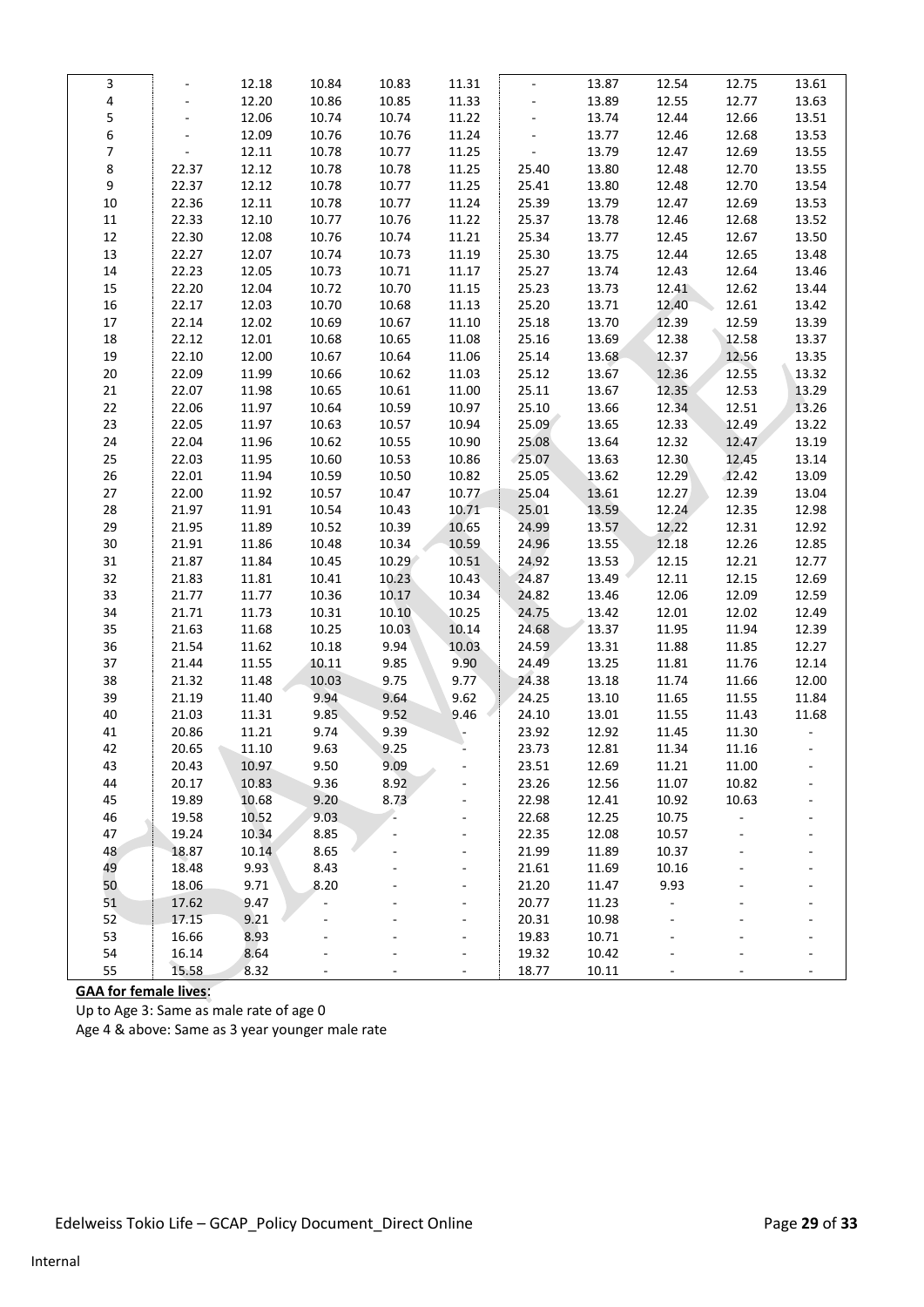| 10 Pay                       | <b>Band 1: Annualized Premium below 40000</b> |                          |       |       |       |                          | <b>Band 2: Annualized Premium 40000 &amp; above</b> |       |       |       |  |  |  |
|------------------------------|-----------------------------------------------|--------------------------|-------|-------|-------|--------------------------|-----------------------------------------------------|-------|-------|-------|--|--|--|
| <b>Policy</b><br><b>Term</b> | 10                                            | 15                       | 20    | 25    | 30    | 10                       | 15                                                  | 20    | 25    | 30    |  |  |  |
|                              |                                               | $\overline{\phantom{a}}$ | 10.62 | 10.92 | 11.74 |                          | $\overline{a}$                                      | 11.87 | 12.32 | 13.40 |  |  |  |
|                              |                                               | $\overline{\phantom{a}}$ | 10.66 | 10.96 | 11.78 |                          | $\overline{\phantom{a}}$                            | 11.91 | 12.36 | 13.44 |  |  |  |
|                              |                                               | $\sim$                   | 10.69 | 10.99 | 11.81 | $\overline{\phantom{a}}$ | $\overline{a}$                                      | 11.93 | 12.39 | 13.47 |  |  |  |

**Annexure A.3: Guaranteed Accrual Additions Rate (as % of Total Annualized Premiums Paid) (10 Pay, male)**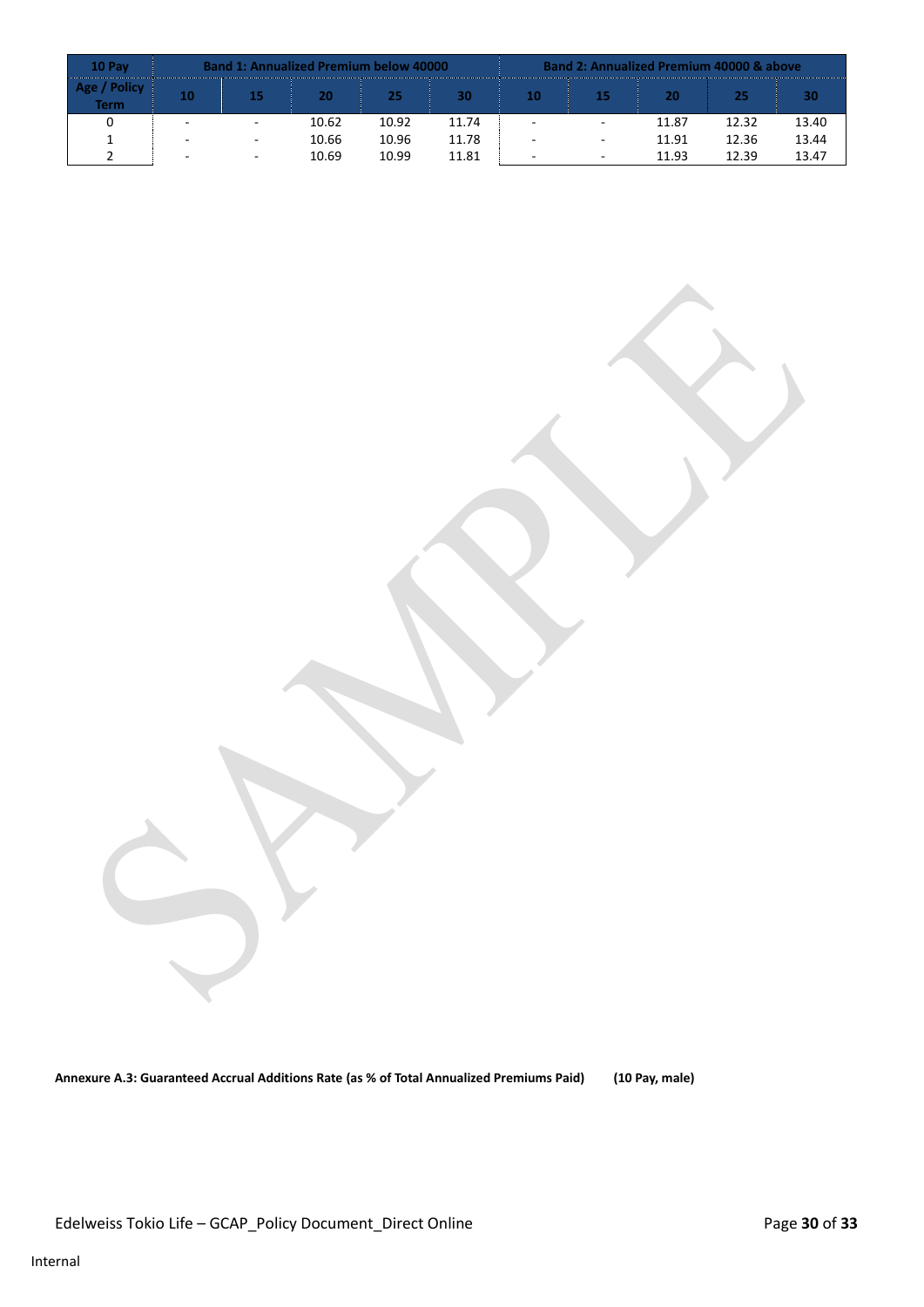| 3      |                          | 11.68 | 10.71 | 11.01 | 11.83 |                | 12.94 | 11.96 | 12.41          | 13.49 |
|--------|--------------------------|-------|-------|-------|-------|----------------|-------|-------|----------------|-------|
| 4      |                          | 11.69 | 10.72 | 11.02 | 11.84 |                | 12.95 | 11.97 | 12.42          | 13.50 |
| 5      |                          | 11.59 | 10.64 | 10.95 | 11.76 | $\blacksquare$ | 12.85 | 11.89 | 12.34          | 13.42 |
| 6      | $\overline{\phantom{a}}$ | 11.61 | 10.66 | 10.96 | 11.78 | $\frac{1}{2}$  | 12.87 | 11.91 | 12.36          | 13.44 |
| 7      |                          | 11.63 | 10.67 | 10.97 | 11.79 |                | 12.89 | 11.92 | 12.37          | 13.45 |
| 8      |                          | 11.63 | 10.67 | 10.98 | 11.79 |                | 12.89 | 11.92 | 12.38          | 13.45 |
| 9      |                          | 11.64 | 10.68 | 10.98 | 11.79 |                | 12.90 | 11.92 | 12.38          | 13.45 |
| 10     |                          | 11.63 | 10.67 | 10.98 | 11.79 |                | 12.89 | 11.92 | 12.37          | 13.45 |
| $11\,$ |                          | 11.62 | 10.67 | 10.97 | 11.78 | $\blacksquare$ | 12.89 | 11.91 | 12.37          | 13.44 |
| $12\,$ | $\overline{\phantom{a}}$ | 11.61 | 10.66 | 10.96 | 11.77 | $\blacksquare$ | 12.88 | 11.91 | 12.36          | 13.43 |
| 13     |                          | 11.60 | 10.65 | 10.95 | 11.76 |                | 12.87 | 11.90 | 12.35          | 13.41 |
| $14\,$ |                          | 11.59 | 10.64 | 10.94 | 11.74 |                | 12.85 | 11.89 | 12.34          | 13.40 |
| 15     |                          | 11.58 | 10.63 | 10.93 | 11.73 |                | 12.84 | 11.88 | 12.33          | 13.39 |
| 16     |                          | 11.57 | 10.62 | 10.92 | 11.72 |                | 12.83 | 11.87 | 12.32          | 13.37 |
| $17\,$ |                          | 11.56 | 10.61 | 10.91 | 11.70 | $\blacksquare$ | 12.83 | 11.86 | 12.31          | 13.36 |
| 18     | $\blacksquare$           | 11.55 | 10.61 | 10.90 | 11.69 |                | 12.82 | 11.86 | 12.30          | 13.35 |
| 19     |                          | 11.55 | 10.60 | 10.89 | 11.68 |                | 12.81 | 11.85 | 12.29          | 13.33 |
| $20\,$ |                          | 11.54 | 10.60 | 10.89 | 11.66 |                | 12.81 | 11.85 | 12.29          | 13.32 |
| $21\,$ |                          | 11.54 | 10.59 | 10.88 | 11.65 |                | 12.80 | 11.84 | 12.28          | 13.30 |
| 22     |                          | 11.54 | 10.59 | 10.87 | 11.63 |                | 12.80 | 11.84 | 12.27          | 13.28 |
| 23     |                          | 11.53 | 10.58 | 10.86 | 11.61 |                | 12.80 | 11.83 | 12.26          | 13.27 |
| 24     | $\overline{\phantom{a}}$ | 11.53 | 10.58 | 10.85 | 11.59 |                | 12.79 | 11.83 | 12.25          | 13.24 |
| 25     |                          | 11.52 | 10.57 | 10.84 | 11.57 |                | 12.79 | 11.82 | 12.24          | 13.22 |
| 26     |                          | 11.52 | 10.56 | 10.83 | 11.55 |                | 12.78 | 11.81 | 12.23          | 13.20 |
| $27\,$ |                          | 11.51 | 10.55 | 10.81 | 11.52 |                | 12.78 | 11.80 | 12.21          | 13.17 |
| 28     |                          | 11.50 | 10.54 | 10.80 | 11.50 |                | 12.77 | 11.79 | 12.19          | 13.14 |
| 29     |                          | 11.49 | 10.53 | 10.78 | 11.46 |                | 12.76 | 11.78 | 12.17          | 13.10 |
| 30     | $\blacksquare$           | 11.48 | 10.52 | 10.76 | 11.43 |                | 12.75 | 11.77 | 12.15          | 13.07 |
| 31     |                          | 11.47 | 10.50 | 10.73 | 11.39 |                | 12.73 | 11.75 | 12.13          | 13.02 |
| 32     |                          | 11.45 | 10.48 | 10.70 | 11.35 |                | 12.72 | 11.73 | 12.10          | 12.98 |
| 33     |                          | 11.43 | 10.46 | 10.67 | 11.30 |                | 12.70 | 11.71 | 12.07          | 12.93 |
| 34     |                          | 11.41 | 10.43 | 10.64 | 11.25 |                | 12.68 | 11.69 | 12.03          | 12.87 |
| 35     |                          | 11.38 | 10.40 | 10.60 | 11.19 |                | 12.65 | 11.66 | 12.00          | 12.81 |
| 36     | $\blacksquare$           | 11.35 | 10.37 | 10.56 | 11.13 |                | 12.62 | 11.63 | 11.95          | 12.75 |
| 37     |                          | 11.31 | 10.34 | 10.52 | 11.06 |                | 12.59 | 11.59 | 11.91          | 12.68 |
| 38     |                          | 11.27 | 10.30 | 10.47 | 10.99 |                | 12.55 | 11.55 | 11.86          | 12.60 |
| 39     |                          | 11.23 | 10.25 | 10.41 | 10.91 |                | 12.51 | 11.51 | 11.80          | 12.52 |
| 40     |                          | 11.18 | 10.20 | 10.35 | 10.82 |                | 12.46 | 11.46 | 11.74          | 12.43 |
| 41     |                          | 11.12 | 10.15 | 10.28 |       |                | 12.41 | 11.41 | 11.67          |       |
| 42     |                          | 11.05 | 10.09 | 10.20 |       |                | 12.34 | 11.35 | 11.59          |       |
| 43     |                          | 10.98 | 10.02 | 10.12 |       |                | 12.27 | 11.28 |                |       |
| 44     |                          | 10.90 | 9.94  | 10.02 |       |                | 12.19 | 11.20 | 11.51<br>11.41 |       |
| 45     |                          | 10.80 | 9.85  | 9.92  |       |                | 12.10 | 11.12 | 11.31          |       |
| 46     |                          | 10.70 | 9.75  |       |       |                | 12.01 | 11.02 | $\overline{a}$ |       |
| 47     |                          | 10.58 | 9.65  |       |       |                | 11.90 | 10.92 |                |       |
| 48     |                          | 10.46 | 9.53  |       |       |                | 11.78 | 10.80 |                |       |
| 49     |                          | 10.33 | 9.41  |       |       |                | 11.65 | 10.68 |                |       |
| 50     |                          | 10.19 | 9.28  |       |       |                | 11.52 | 10.55 |                |       |
| 51     |                          | 10.04 |       |       |       |                | 11.37 |       |                |       |
| 52     |                          | 9.88  |       |       |       |                | 11.22 |       |                |       |
| 53     |                          | 9.71  |       |       |       |                | 11.05 |       |                |       |
| 54     |                          | 9.53  |       |       |       |                | 10.88 |       |                |       |
| 55     |                          | 9.33  |       |       |       |                | 10.69 |       |                |       |
|        |                          |       |       |       |       |                |       |       |                |       |

# **GAA for female lives**:

Up to Age 3: Same as male rate of age 0 Age 4 & above: Same as 3 year younger male rate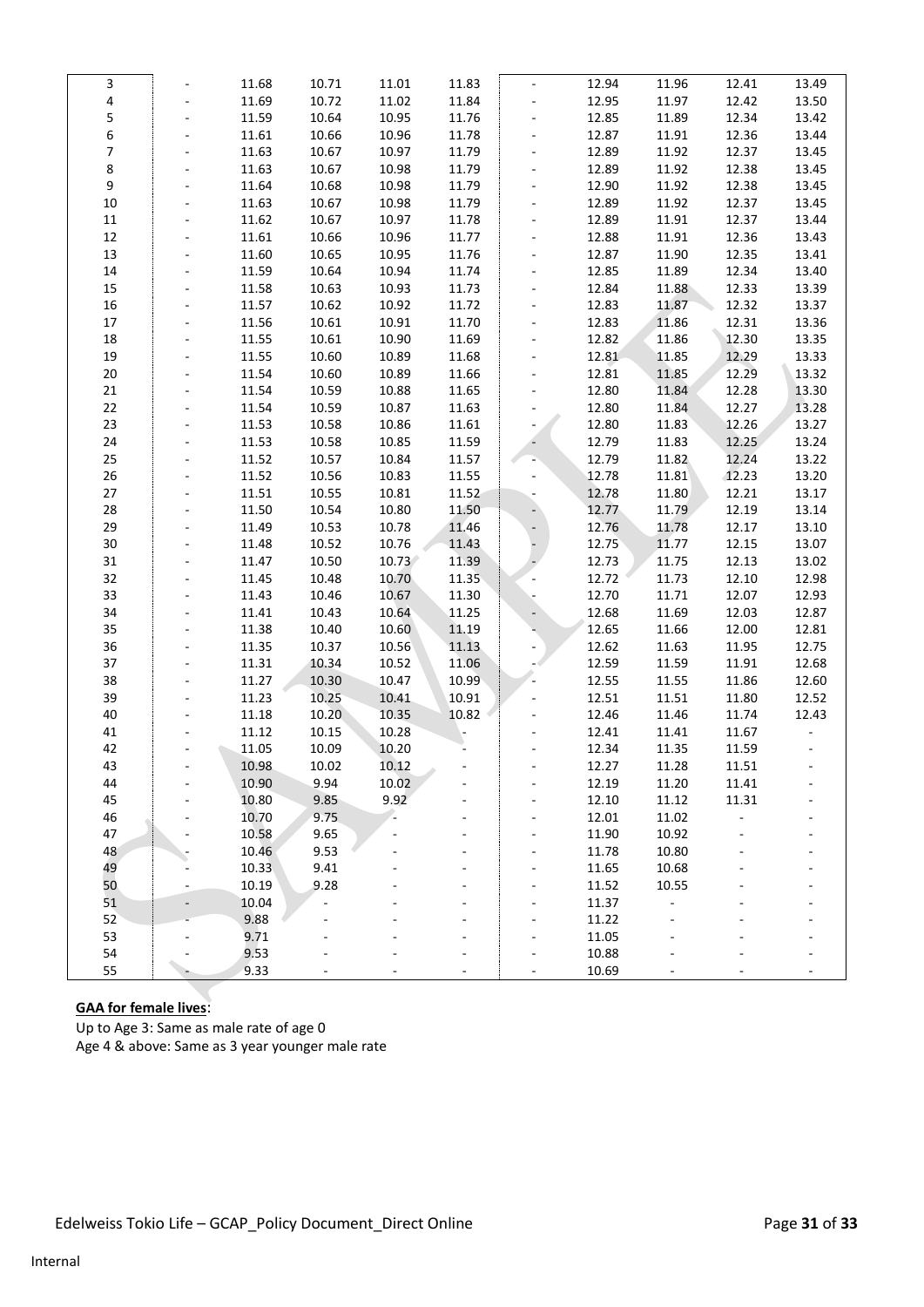| 12 Pay                       | <b>Band 1: Annualized Premium below 40000</b> |                          |       |       |       |                          | <b>Band 2: Annualized Premium 40000 &amp; above</b> |       |       |       |  |  |  |
|------------------------------|-----------------------------------------------|--------------------------|-------|-------|-------|--------------------------|-----------------------------------------------------|-------|-------|-------|--|--|--|
| <b>Policy</b><br><b>Term</b> | 10                                            | 15                       | 20    | 25    | 30    | 10                       | 15                                                  | 20    | 25    | 30    |  |  |  |
|                              |                                               | $\overline{\phantom{a}}$ | 10.24 | 10.62 | 11.53 |                          | $\overline{a}$                                      | 11.35 | 11.85 | 12.97 |  |  |  |
|                              |                                               | $\overline{\phantom{a}}$ | 10.28 | 10.67 | 11.57 |                          | $\overline{a}$                                      | 11.39 | 11.89 | 13.01 |  |  |  |
|                              |                                               | $\sim$                   | 10.32 | 10.70 | 11.61 | $\overline{\phantom{a}}$ | $\overline{a}$                                      | 11.43 | 11.92 | 13.04 |  |  |  |

**Annexure A.4: Guaranteed Accrual Additions Rate (as % of Total Annualized Premiums Paid) (12 Pay, male)**